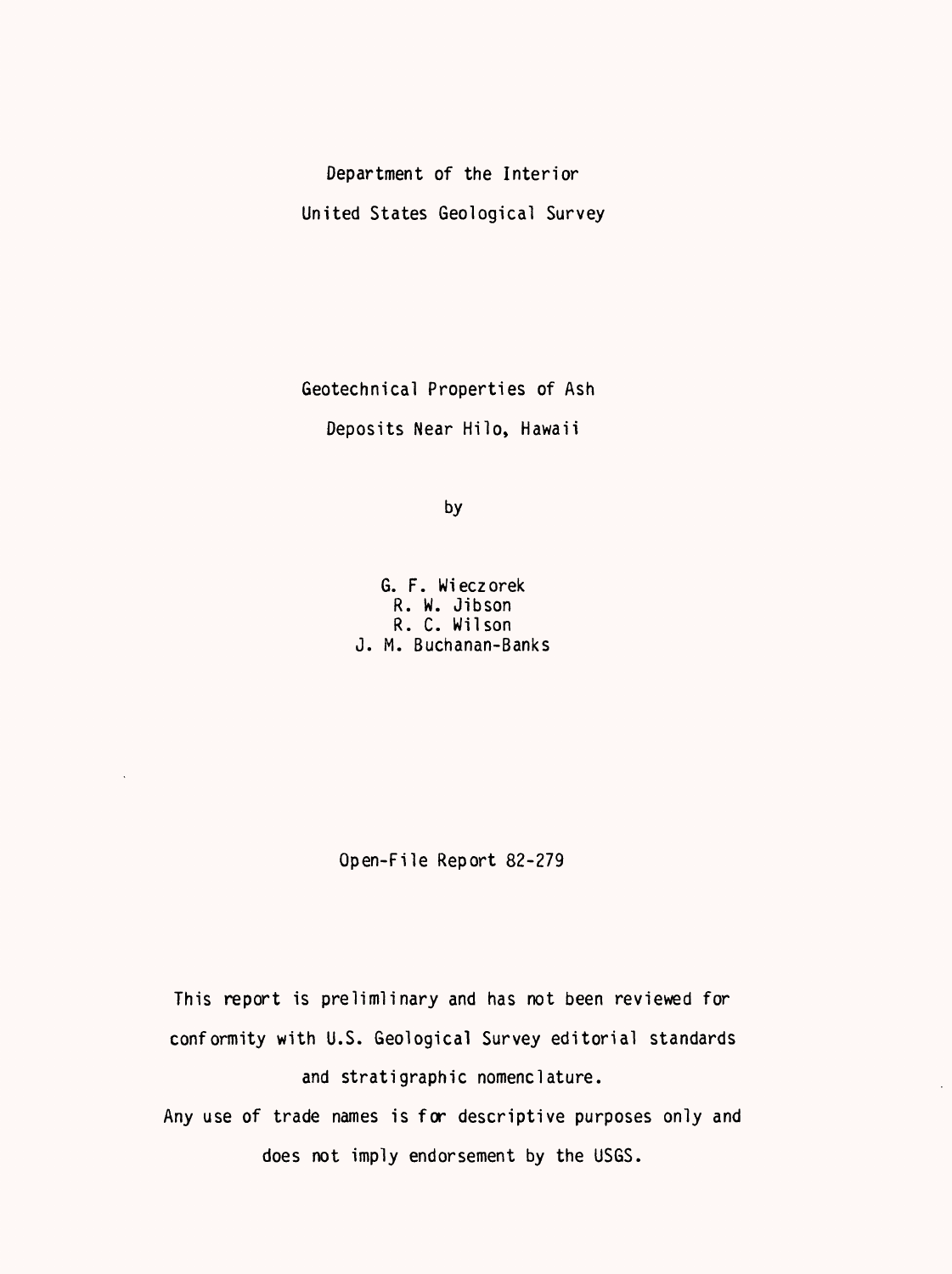## ABSTRACT

Two holes were hand augered and sampled in ash deposits near Hilo, Hawaii. Color, water content and sensitivity of the ash were measured in the field. The ash alternated between reddish brown and dark reddish brown in color and had water contents as high as 392%. A downhole vane shear device measured sensitivities as high as 6.9. A series of laboratory tests including grain size distribution, Atterberg limits, X-ray diffraction analysis, total carbon determination, vane shear, direct shear and triaxial tests were performed to determine the composition and geotechnical properties of the ash. The ash is very fine grained, highly plastic and composed mostly of gibbsite and amorphous material, presumably allophane. The ash has a high angle of internal friction ranging from 40-43<sup>0</sup> and is classified as medium to very sensitive.

A series of different ash layers was distinguished on the basis of plasticity and other geotechnical properties. Sensitivity may be due to a metastable fabric, cementation, leaching, high organic content, and thixotropy. The sensitivity of the volcanic ash deposits near Hilo is consistent with documented slope instability during earthquakes in Hawaii. The high angles of internal friction and cementation permit very steep slopes under static conditions. However, because of high sensitivity of the ash, these slopes are particularly susceptible to seismically-induced landsliding.

#### Introduction

Slope stability problems in volcanic ash deposits have occurred historically during earthquakes in Hawaii. To provide geotechnical data for a study concerned with seismic hazards of the Hilo area on the island of Hawaii (USGS Project 9550-02430-J. M. Buchanan Banks-Project Chief) we tested ash deposits near Hilo, Hawaii. Field and laboratory tests, including but not limited to water content, grain size analysis, Atterberg limits, X-ray diffraction analysis, vane shear, direct shear, and triaxial tests were used to determine the material properties and relate them to slope stability problems.

## Geology

The distribution, thickness and characteristics of the volcanic ash on the island of Hawaii have been described by Wentworth (1938, p. 34-103) and Stearns and Macdonald (1946, p. 71-75, p. 157-159). The distribution of Quaternary ash (referred to as Pahala ash by Stearns and Macdonald) is shown in fig. 1. Because the ash was distributed by wind, the wind velocity and distance from the source affected the thickness, grain size, and other properties in any locality. Maximum thickness of the ash ranges from 16.8 m (55 ft) near Pahala to several beds totaling about 6.0 m (20 ft) interstratified with and overlaying lavas near Hilo. The ash consists of weathered, weakly cemented, very fine particles of volcanic glass. The ash ranges in color from light brown in semi-arid areas to brownish red in moist areas.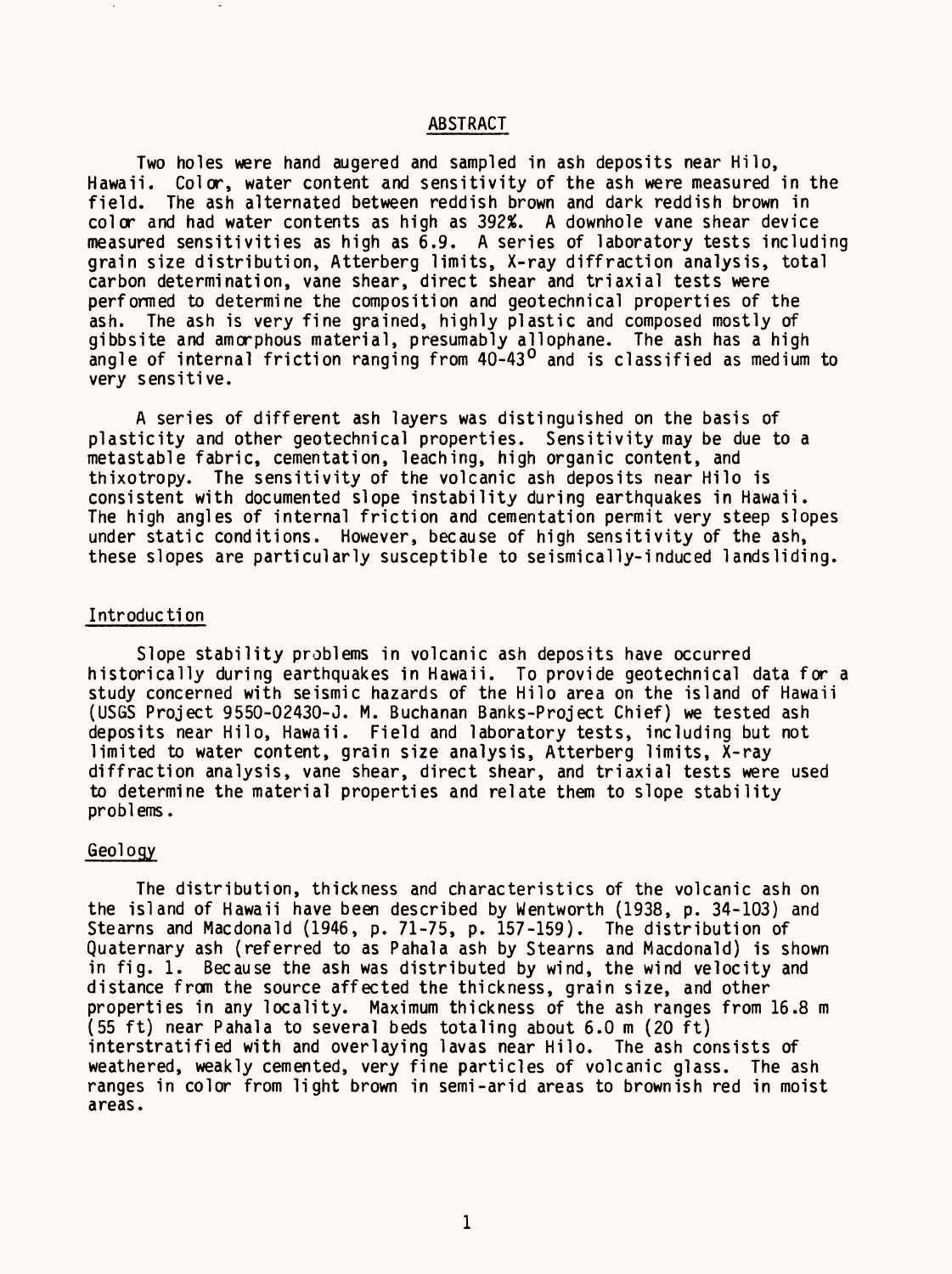# Slope Stability Problems

According to historic accounts, the April 2, 1868, Hawaii earthquake triggered a landslide of "loose red soil" above Wood Valley, Hawaii (fig. 1) that broke loose from "the side of the pali (cliff), burying in a minute thirty-one human beings, many hundred head of cattle, and entire flocks of goats, and ending four miles from its beginning ..." (this description of the Wood Valley landslide is from the letter of Rev. T. Coan which was reported by Brigham (1869)). The "loose red soil" refers presumably to the deeply weathered, thick Pahala ash mapped in this vicinity by Stearns and Macdonald (1946, p. 73). Brigham (1869) mentions that other landslides occurred in this earthquake near Wood Valley and along the Hamakua coast north of Hilo.

The 1973 Honomu, Hawaii earthquake  $(M_c 6.1)$  caused numerous soil falls and soil slumps north of Hilo along the Hamakua coast (Nielson and others, 1977). Most of these landslides, along with tension cracks and slumps of several inches in the shoulders of roadways, occurred in deposits of volcanic ash.

Problems have been encountered with volcanic ash during highway construction. Although cuts in ash as steep as  $1/4$  to  $1$  ( $7\tilde{6}^0$ ) are stable, the ash loses its strength when reworked for fill. During attempts to compact the ash for highway embankments, repeated passes of heavy equipment for spreading and compacting work the ash into a plastic state. Upon further working, the plastic state is changed to a semi-liquid state without the addition of moisture (Hirashima, 1948).

In order to develop a better understanding of the behavior of these volcanic ash deposits, samples of ash near Hilo were collected and tested in the laboratory to determine the material properties and the significant characteristics with respect to slope stability.

# Field Sampling and Testing

Two holes were hand augered in ash deposits near Hilo, Hawaii (fig. 2), for sample collection and field tests. A hole at the Alenaio Canal was located in the top of the west embankment of a recent cut made during the construction of the Wailuku-Alenaio Drainage Diversion Canal that parallels Akolea Road. This first hole proceeded through several layers of interbedded ash before meeting refusal at a depth of 4.72 m (15.5 ft). The second hole at a spatter cone, Puu Hono in the Halai Hills, was advanced only 1.6 m (5.25 ft) before meeting refusal in a stiff volcanic spatter. Additional surface samples were collected for laboratory testing from several other localities shown in fig. 2.

Cylindrical tube samples, 5.1 cm (2.0 in) in diameter and 15.2 cm (6.0 in) in length, were taken every 46 cm (1.5 ft). The color of the bottom of the samples was identified using Munsell Soil Color Charts and then a small fraction of the sample was scraped into an aluminum can for a water content determination. Water content was measured as a fraction of the dry weight of the sample. The tube samples were immediately capped with plastic end caps, labeled and double bagged to prevent moisture loss during subsequent shipping and storage.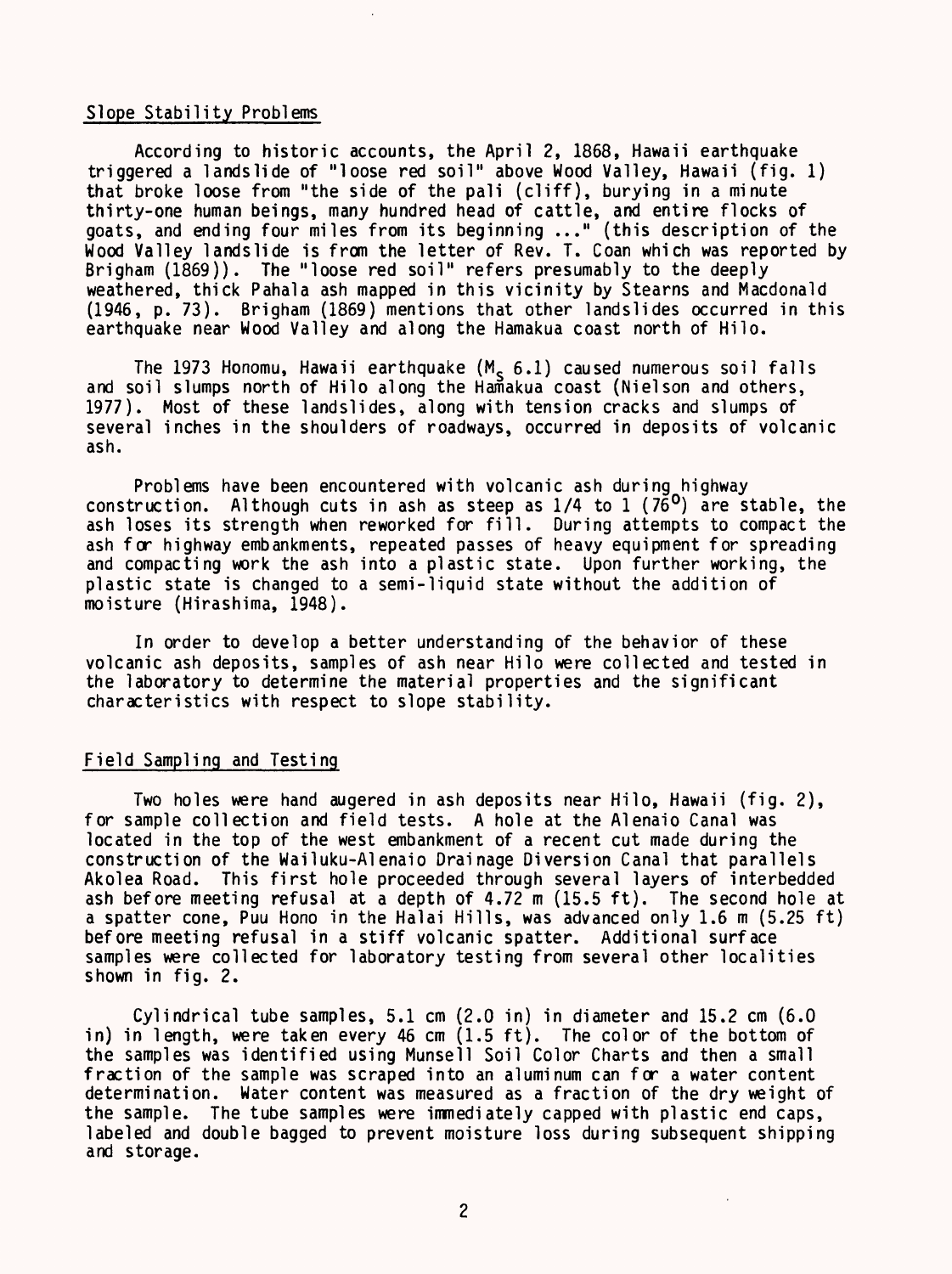To provide a measure of undrained shear strength and sensitivity of the ash, vane shear tests were made in the hole every 46 cm (1.5 ft) using a Pilcon direct reading hand vane. The accuracy of this type of instrument is discussed by Serota and Jangle (1972). The vane was pushed into the soil to a depth about 6-8 cm (2.5-3 in) below the depth the hole had been advanced, and rotated at a constant rate of one revolution per minute. This rate was easily paced using the second hand of a watch. Two different size vanes were used, 1.9 cm (0.75 in) and 3.3 cm (1.3 in) depending on the strength of the ash. In addition to the vane shear tests in the augered holes near Hilo, several other vane shear tests were performed for comparison on surface outcrops near Hilo and in surface exposures of the Wood Valley landslide mentioned previously.

#### Laboratory Testing

A series of laboratory tests were used to determine the composition and strength characteristics of the ash. These tests included: grain size distribution, Atterberg limits, density, total carbon determination, X-ray diffraction analysis, vane shear, direct shear, and triaxial tests. Samples were transported by air freight in tightly sealed bags within cushioned boxes to prevent disturbance and stored in a humid room within the laboratory to prevent moisture loss until the samples were tested.

The grain size measurements were made using procedures prescribed in ASTM standard D 422-63 (ASTM, 1978, p. 71). Difficulty was encountered determining the clay size fraction of some samples because even after adding defloculating agents such as Calgon and sodium hexametaphosphate and centifuging several times the samples still did not defloculate. Problems in determining the particle size distribution of ash soils in Hawaii by standard mechanical methods has previously been experienced by other investigators (Hough and Byers, 1937; Hirashima, 1948). These investigators believed the high organic content of the soils to be responsible for the floculation problems. As will be discussed the samples we tested also had relatively high organic content. For samples where the separate clay and silt size fractions could not be determined, a total percentage for the combined clay and silt size fraction is reported.

Atterberg limits were determined using procedures in ASTM D 424-59 (ASTM, 1978, p. 86) and D423-66 (ASTM, 1978, p. 82). Special care was taken to insure the samples retained their natural moisture content, because previous investigators (Willis, 1946; Hirashima, 1948; and Terazghi, 1958) have pointed out the irreversible changes in grain size and plasticity that occur when ash soils dry out. Frauhauf (1946) pointed out that plasticity is affected by the irreversible change in the organic content of ash soils when they dry. Because organic material significantly affects soil properties, the amount of carbon was measured using techniques described by Kolpack and Bell (1968). To determine the mineralogy of the clay size fraction of the ash, an X-ray diffraction analysis was performed using a sample preparation and testing procedure outlined by Hein and others (1975).

In the laboratory an electrically driven vane shear device was used to measure undrained shear strength in the center of the cylindrical tube samples. A 1.2 cm (0.5 in) vane was rotated at a rate of 90<sup>0</sup> per minute. After the peak was reached, the vane was turned two full revolutions by hand and then the test was resumed for several revolutions to assure a remolded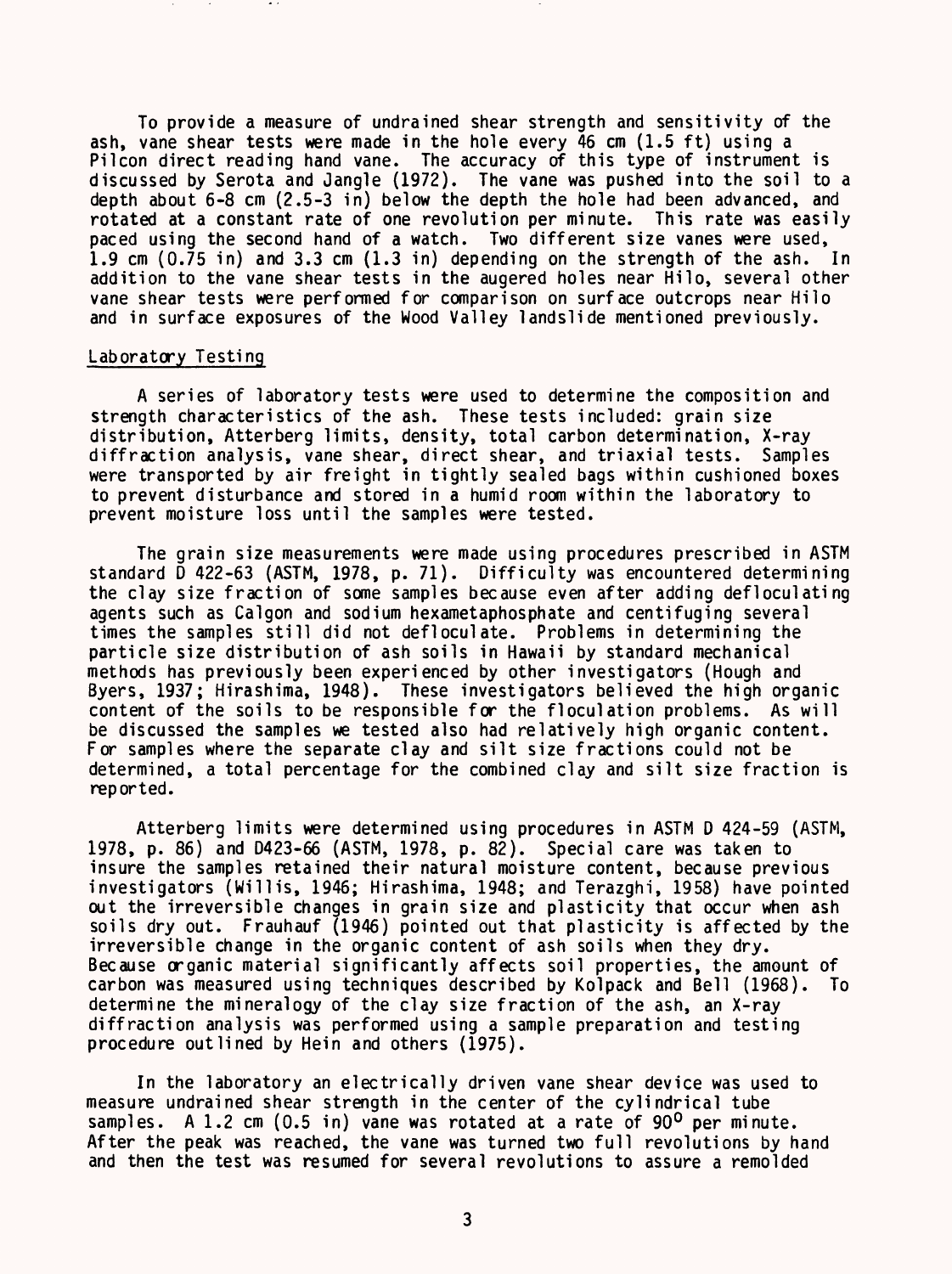reading. A stress transducer and chart recorder were connected to the vane shear device so that a continuous record of stress history from peak to remolded strength could be obtained.

A direct shear test was used to measure shear strength under drained conditions. Remolded material was consolidated into a shear box and sheared at a rate of 9.75x10<sup>-4</sup> cm/min (3.84x10<sup>-4</sup> in/min), slow enough presumeably to permit sample drainage. Because of the limited amount of intact sample remaining after the previous test had been performed, only two triaxial tests could be performed to confirm the results of the direct shear tests. Isotropically consolidated undrained tests with pore pressure measurements were performed using a triaxial system similar to that used in the geotechnical laboratories at University of California, Berkeley (Chan and Duncan, 1966; Chan and Mulilis, 1976). Tests were performed on one undisturbed sample and one sample that had been remolded.

# Results

Table 1 lists color, water content, moist density, in-situ vane shear strengths, and sensitivity of samples from Puu Hono and Alenaio test holes. Table 2 provides laboratory results of grain size analyses, Atterberg limits, specific gravity, laboratory vane shear tests, direct shear tests, sensitivity, friction angle, and total carbon determination.

The major and minor constituents of six ash samples as determined by Xray diffraction analysis are listed in table 3. The relative proportions of the various minerals were estimated qualitatively. Despite the fine grained nature of the samples, no clay minerals were detected. The proportion of amorphous material in each sample was variable. Quartz was a common minor constituent. Gibbsite  $(A1(OH)_3)$  was the major constituent of all samples except for the sample from 4.57-4.72 m (15-15.5 ft) at the bottom of the hole at the Alenaio Canal. This sample is probably derived from a basaltic lava flow and therefore reflected a distinctly different mineralogy than the samples above it.

The amorphous fraction of the samples is presumeably allophane, a dominant constituent of young volcanic soils in the tropics and is commonly associated with halloysite, gibbsite and imogolite (Kitagawa and others, 1973; Gonzalez De Vallejo and others, 1981). Gibbsite and allophane have been identified in volcanic ash layers along the Hamakua coast of Hawaii (Bates, 1960). In general gibbsite has been recognized in Hawaii as a common end product where leaching is continuous and effective, and where time has been sufficient for weathering of the volcanic ash.

Total carbon contents of 0.7 to 5.6% by weight in the profile of the two holes listed in table 2 suggest that the ash soils of this part of Hawaii are high in organic matter. Ayres (1943) measured organic matter in surface samples from 7 to 27% by weight in humid subsoils of the Hilo and Hamakua coasts. The high carbon content through the profile is attributable to downward percolation and deposition of organics through the relatively loose, permeable ash structure as a result of the very high rainfall of this region.

Laboratory direct shear and triaxial tests on undisturbed and on remolded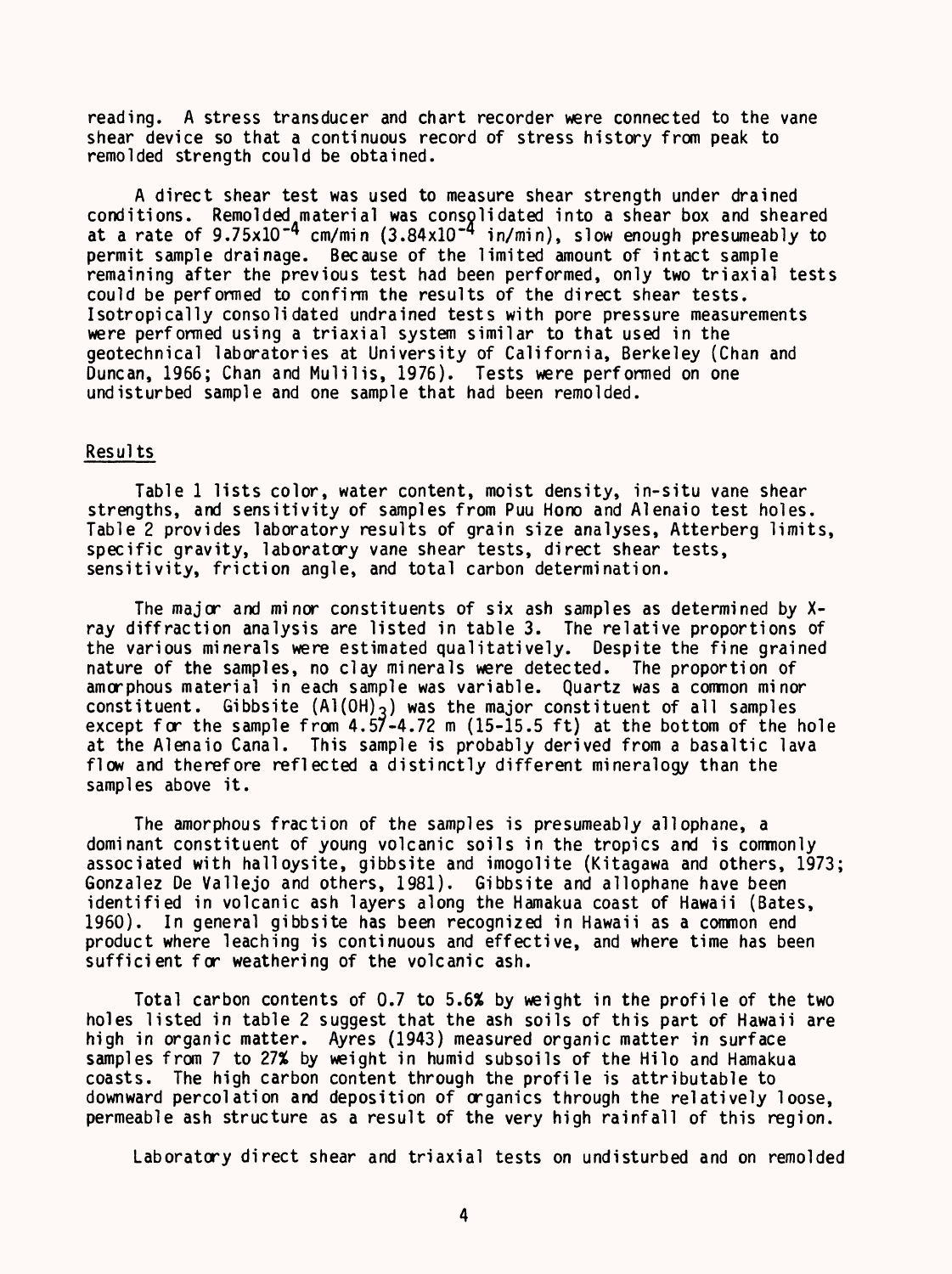samples yielded friction angles from  $40^{\circ}$  to  $43^{\circ}$  listed in table 2. These friction angles appear unusually high for such fine-grained material, however such values are not unusually high for fine-grained granular particles lacking platy clay minerals. High angles of internal friction are also consistent with the steep slopes observed in ash deposits near Hilo. In a similar tropically weathered, tuffaceous soil containing material 40 to 50% by weight finer than 2 micron size, Terzaghi (1958) reported high angles of internal friction of  $30^0$  to  $36^0$ .

Sensitivity,  $S_+$ , defined as the ratio of the undisturbed to remolded strength (Mitchell, 1976) was calculated from the field and laboratory vane shear tests. Values of  $S_t$ , ranging from 1.6 to 6.9, are listed in tables 1 and 2. Degrees of sensitivity are shown below:

| Classification of Sensitivity Values (after Rosenqvist, 1953) |          |  |
|---------------------------------------------------------------|----------|--|
| Insensitive                                                   |          |  |
| Slightly sensitive                                            | $1 - 2$  |  |
| Medium sensitive                                              | $2 - 4$  |  |
| Very sensitive                                                | $4 - 8$  |  |
| Slightly quick clay                                           | $8 - 16$ |  |

Field measurements of sensitivity were generally higher than laboratory measurements. A single cause for the difference in values could be not identified; several factors, however, including disturbance during sampling, effects of testing within the narrow tubes, different vane size and rate of shearing could be responsible for the discrepancy.

## Alenaio Canal

On the basis of physical and index properties three separate ash layers (A,B,C) were identified in the geologic log of the hole at Alenaio Canal in fig. 3. The repetition of layers with similar physical properties suggests alternating periods of ash deposition and weathering.

As expected for air deposited ash the layers fine upward. The layers were divided into upper and lower parts  $(A_1, A_2, B_1, B_2, C_1)$  on the basis of differences in grain size, specific gravity carbon content, and plasticity. The upper part of the layers  $(A_1, B_1, \text{ and } C_1)$ , have relatively fine textures. The lower parts of each layer  $(A_2)$  and  $B_2$ ) have relatively coarse textures. In addition to being more fine grained, the upper part of each layer had lower specific gravity, higher total carbon content and higher plasticity than the lower parts of each layer. The difference in plasticity is evident on a plasticity chart, fig. 5, where data from both Alenaio and Puu Hono cluster into two different groups, distinguished by the part of the layer the sample came from. Other properties, such as color, shear strength, and sensitivity did not vary systematically between the upper and lower parts of each layer. The deepest sample at 4.57-4.72 m (15-15.5 ft) was distinguished from the ash by its distinctive dark brown color and coarse grain size distribution with a significant percentage of gravel-size particles. This sample represents either an old soil horizon or more likely the top of a saprolite (a severely weathered rubble layer atop the aa flow).

Ash stratigraphy similar to that described above of alternating sequences of very fine grained, highly plastic ash and more granular, less plastic ash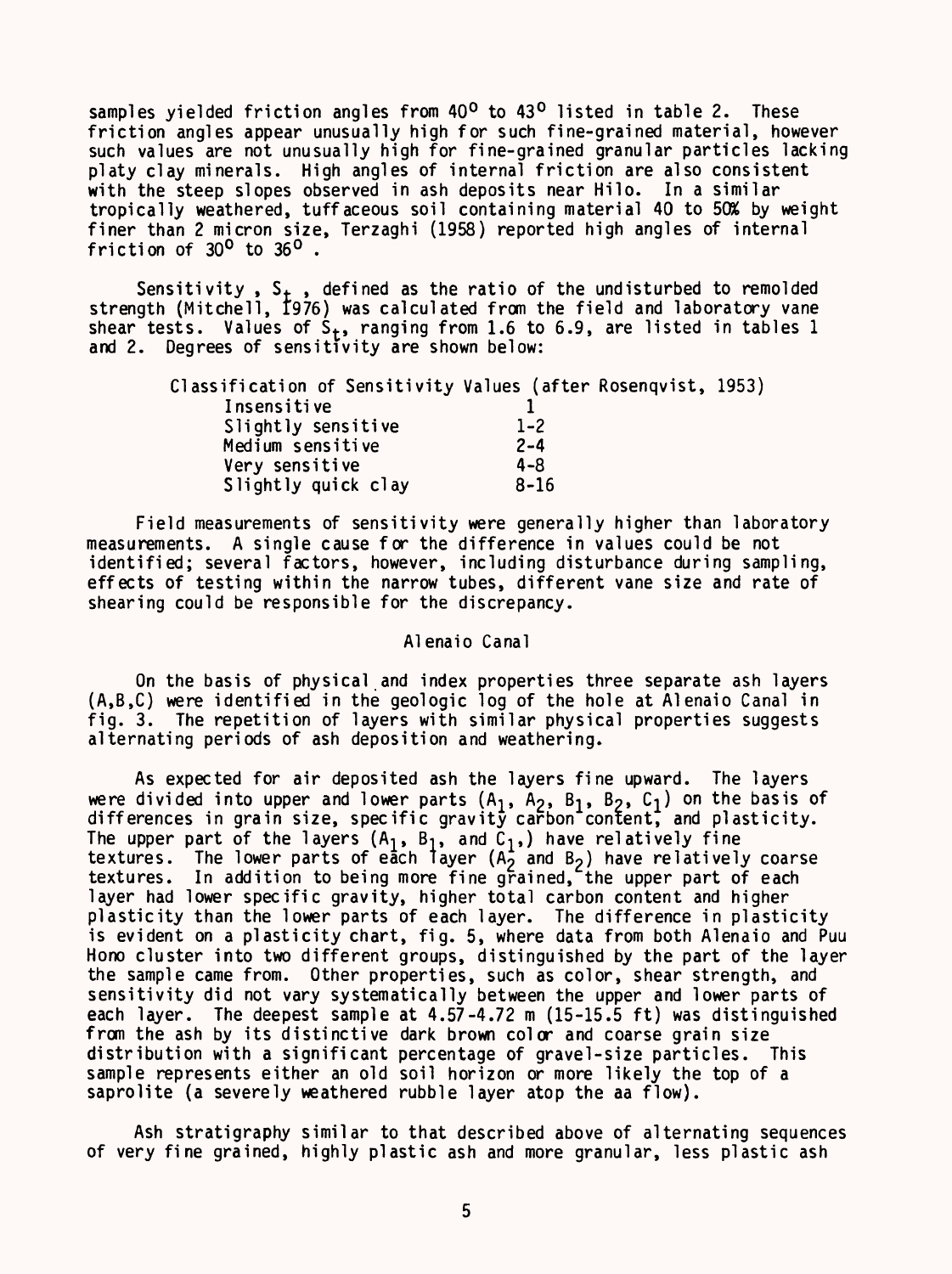was observed near Hilo by Wentworth (1938, p. 75-77). The conclusion here that these layers represent different episodes of air deposited ash is based only on interpretation of the physical properties. Further confirmation could be provided by chemical fingerprinting of each layer to determine if the different ash layers do represent separate episodes of deposition (H. McLean, pers. commun., 1981).

## Puu Hono

The geologic log of the hole at Puu Hono shown in fig. 4 was prepared from field descriptions and laboratory tests. The volcanic ash at Puu Hono was found to be only about 1.5 m (5 ft) thick, beneath which very stiff basalt spatter was encountered. The dark reddish brown color (SYR 3/4) of the ash was similar to that of several of the layers at the Alenaio Canal. On the plasticity chart plot of fig. 5, the Puu Hono samples cluster with the low plasticity samples from Alenaio Canal. The ash at Puu Hono may be an eruptive deposit from a different volcano or may be more recent than ash at the Alenaio Canal (J.M. Buchanan-Banks, oral comnun., 1980), and has undergone less weathering which could affect its plasticity. The other properties of ash at Puu Hono such as density, sensitivity, and shear strength are very similar to values from Aleneio Canal.

# Surface samples

Surface samples collected from several localities near Hilo (fig. 2) have distinctly different grain size distributions (table 4) than do samples from the two holes. Surface samples were much coarser, probably because drying had irreversibly aggregated the very fine grained particles; also, downward infiltration of fine-grained particles may concentrate coarser particles at the surface. These samples also had very low plasticity as a result of drying. Surprisingly, the sensitivity of these samples was noteably high, possibly because partial drying caused them to behave in a more brittle manner than the material at natural water content sampled in the holes.

#### DISCUSSION

The geologic logs developed from field classifications and tests of samples show a stratigraphy of ash deposits similar to that observed by Wentworth (1938), although he identified several more layers, some of which were no more than  $2.5 \text{ cm}$  (1 in) thick. We did not identify such thin layers, probably because our sampling interval was too coarse. Continuous sampling as well as additional holes would have been necessary to provide a more complete picture of the ash stratigraphy.

According to Mitchell (1976) at least six factors contribute to sensitivity: 1) metastable fabric, 2) cementation, 3) leaching, 4) thixotropic hardening, 5) ion exchange and change in monovalent/divalent cation ratio during weathering, and 6) formation or addition of dispersing agents. From the lab and field evidence, the sensitivity of ash deposits in the Hilo area is due to at least several, if not all, of these factors.

Aeolian deposits, such as volcanic ash and loess, are characterized by a loose structure of grain to grain contacts which are subject to collapse when vibrated. During the 1978 Izu-Oshima-Kinkai, Japan earthquake, landsliding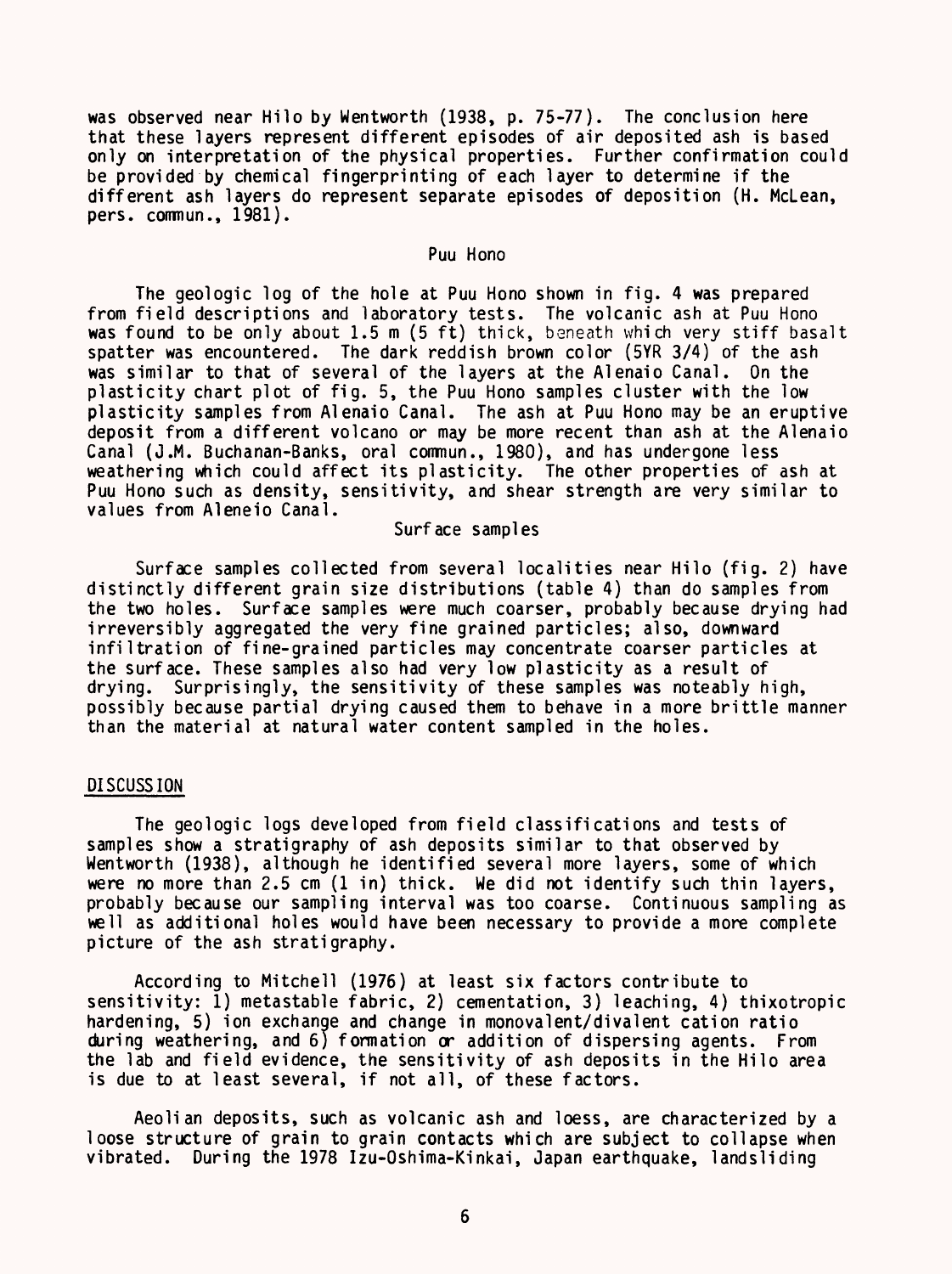occurred along a thin layer of medium-very sensitive  $(S_{+} = 3.4 - 5.0)$  volcanic ash (Okusa and others, 1980). The 1920 earthquake in the Kansu Province of China caused the widespread landsliding of many loess slopes (Close and McCormick, 1922). Together with this evidence, the historic instability of ash deposits during earthquakes in Hawaii, particularly the Wood Valley landslide, suggests that collapse of a metastable fabric plays a significant part in contributing to the sensitivity of the aeolian Hawaiian ash.

Weak cementation by allophane, gibbsite or iron oxides could also contribute to the sensitivity of the Hawaiian ash. Wentworth (1938) suggested that some cementation of the ash is due to agglutination of the ash particles while still hot and plastic.

A tropical climate with rainfall exceeding 508 cm/year (200 in/year) and relatively constant high temperature along the Hamakua coast of Hawaii combined with good drainage provides ideal conditions for leaching. Leaching of the ash removes the bases and silica leaving the soil rich in alumina and iron (Hirashima, 1948; Dumbleton, 1967). Leaching changes the fundamental properties of materials, particularly the sensitivity, as has been well noted in clays (Bjerrum and Rosenqvist, 1956).

Experience with the ash as a highway fill has led Hirashima (1948) to suggest that the material behaves thixotropically. Thixotropy is an isothermal, reversible, time dependent process whereby a material stiffens while at rest and softens or liquefies upon remolding (Mitchell, 1976, p. 210). The behavior of the ash in embankment fills suggests that thixotropic hardening may account for part of the sensitivity of volcanic ash, as it does for quick clays (Skempton and Northey, 1952).

Weathering is tied closely to and cannot easily be separated from, cementation and leaching with regard to development of sensitivity. Soil sensitivity decreases after organic matter has been removed. Organic substances may act as dispersing agents and lead to increased double layer explusion aiding the development of sensitivity (Mitchell, 1976, p. 214). The relatively high total carbon contents of the Hilo ash deposits listed in table 2 indicate that dispersing agents may account for some of the sensitivity of the ash. It appears that a metastable fabric, cementation, leaching, thixotropy and formation or addition of dispersing agents all contribute to the development of moderate to high sensitivity of the ash.

#### CONCLUSIONS

1. The volcanic ash near Hilo is very fine grained, highly plastic, and composed mostly of gibbsite and amorphous material, presumably allophane. Air deposition of the ash results in a very loose structure which is responsible for very low dry density, high water content, and high sensitivity of the deposits.

2. A sequence of ash layers, substantiated by geotechnical properties including grain size distribution, plasticity, specific gravity, and total carbon content suggest a history of episodic deposition and weathering of ash.

3. The volcanic ash of the Hilo area , consisting of fine clay size particles, changes irreversibly upon drying to a friable, granular aggregation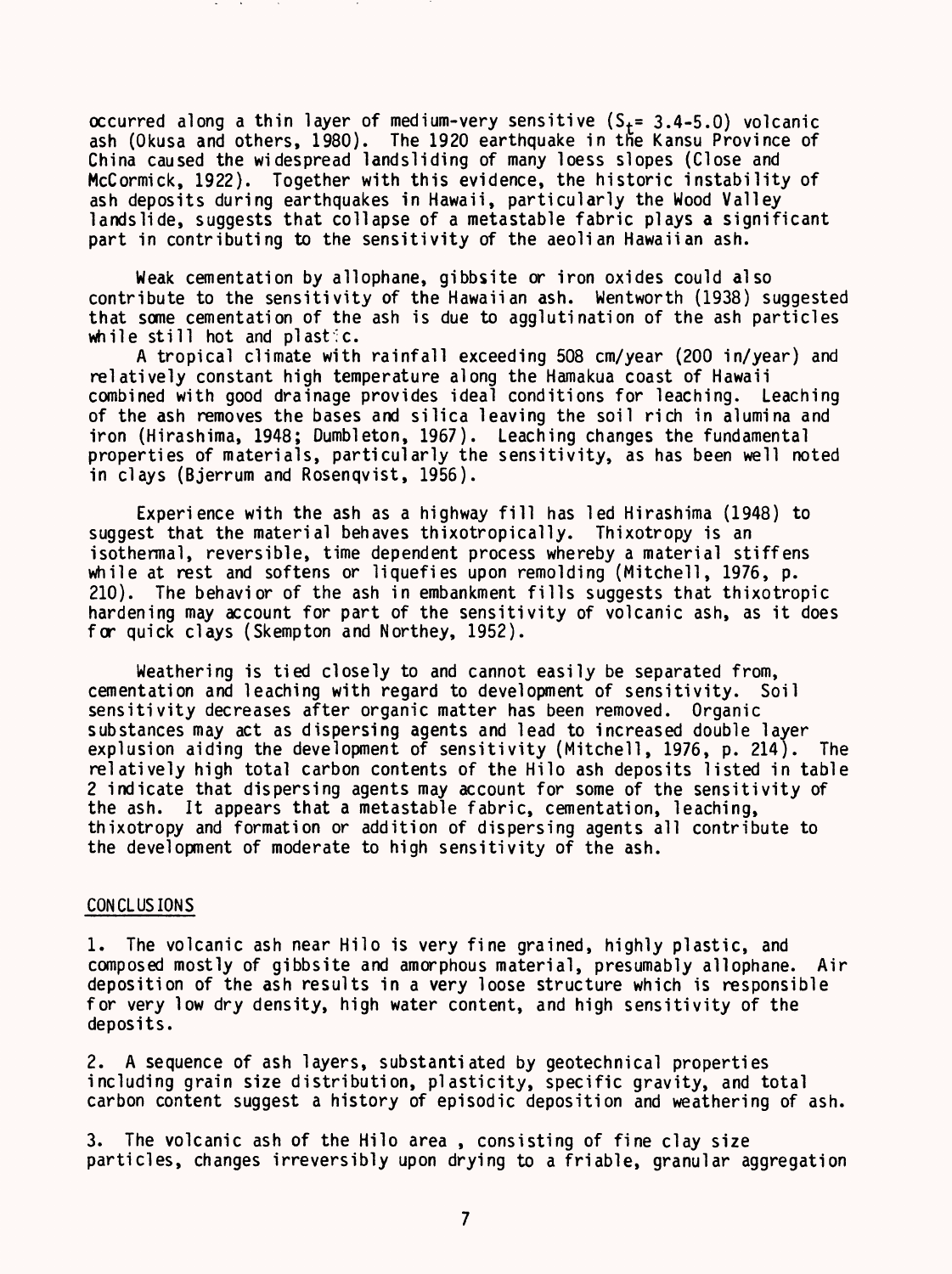of particles. Comparison of tests on surface samples and auger samples indicates that the physical properties of the ash, particularly grain size and plasticity, depend upon whether the tests are performed on samples which have remained at their natural water content or upon samples which have dried.

4. The thick ash deposits near Hilo are affected by weathering, leaching and cementation, and addition of organic matter. These factors combined with the loose aeolian fabric of the ash contribute to the sensitivity.

5. The sensitivities of volcanic ash deposits near Hilo are consistent with observed slope instability during earthquakes in Hawaii and other parts of the world. The high friction angle of the ash permits very steep slopes under static conditions, which because of high sensitivity, are particularly susceptible to seismically-induced landsliding.

#### **REFERENCES**

- ASTM Standards, Part 19, 1978, Natural building stones; soil and rock, peats, mosses, and humus: American Society for Testing and Materials, Philadelphia, Pa.
- Ayres, A. S., 1943, Soils of High-Rainfall Areas in the Hawaiian Islands, Hawaii Agricultural Experiment Station Technical Bulletin, n.l, 41p.
- Bates, T. F., 1960, Rock weathering and clay formation in Hawaii, Bulletin, College of Mineral Resources, Pennsylvania State University, v. 29, n. 8, 4 p.
- Bjerrum, L., and Rosenqvist, I. Th., 1956, Some Experiments with Artificially Sedimented Clays, Geotechnique, V. 6, p. 124-136.
- Brigham, N. T., 1869, The eruption of the Hawaiian Volcanoes, 1868, Boston Journal of Natural History, v. 1, p. 564-587.
- Chan, C. K., and Duncan, J. Md., 1966, A New Device for Measuring Volume Changes and Pressures in Triaxial Tests on Soils, Soil Mechanics and Bituminous Materials Research Laboratory Report, University of California, Berkeley, 5 p.

Chan, C. K., and Mulilis, 0. P., 1976, Pneumataic Sinusoidal Loading System,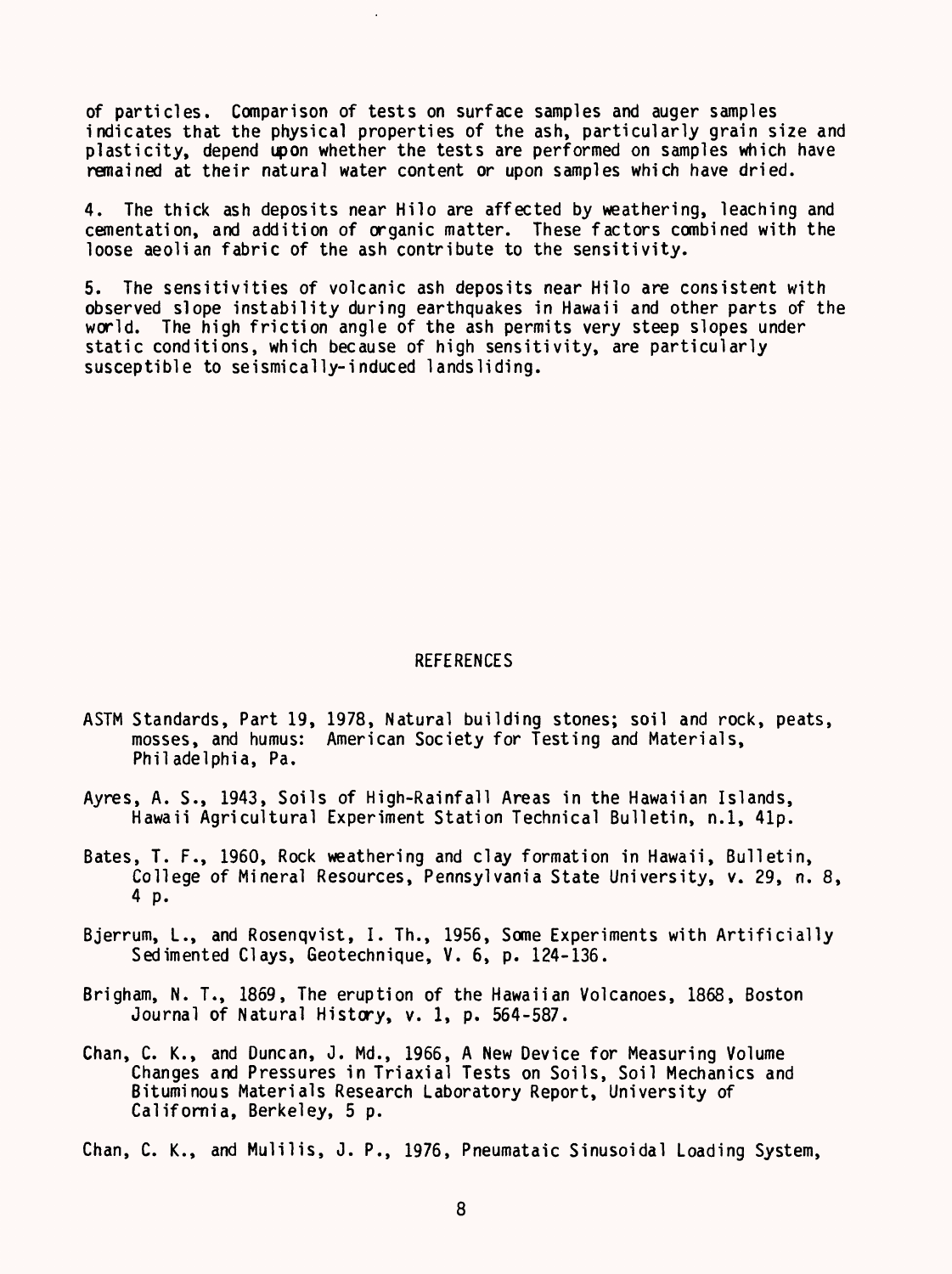Proc. ASCE Geotechnical Enmgineering Division, v. 102, n. GT3, p. 277 282.

- Close, V., and McCormick, E., 1922, Where the mountains walked, The National Geographic Magazine, v. 41, n. 5, p. 445-464.
- Dumbleton, M. J., 1967, Origin and minerology of African red clays and Keuper Marl, Q. Journal Engineering Geol., v. 1, p. 39-45.
- Frauhauf, B., 1946, A Study of Lateritic Soils, Proceedings, Highway Research Board, v. 26, p. 579-593.
- Gonzalez De Vallejo, L. I., Jimenez Salas, J. A., and Leguey Jimenez, S., 1981, Engineering Geology of the Tropical Volcanic Soils of La Laguna, Tenerife, Eng. Geol., 17, p. 1-17.
- Hein, J. R., Scholl, D. W., and Gutmacher, C. E., 1975, Neogene Clay Minerals of the Far NW Pacific and Southern Bering Sea: Sedimentation and Diagenesis, Proc. of International Clay Conference, Mexico, p. 71-80.
- Hirashima, K. B., 1948, Highway Experience with Thixotropic Volcanic Clay, Proc. Hwy. Res. Board, 28, p. 481-494.
- Hough, G. J., and Byers, H. G., 1937, Chemical and Physical Studies of Certain Hawaiian Soil Profiles, U. S. Department of Agriculture Technical Bulletin n. 584, 26p.
- Kitagawa, Y., Kyuma, K., and Kawaguchi, K., 1973, Clay mineral compositon of some volcanogeneous soils in Indonesia and the Philippines, Soil Sci. Plant Nutr., 19 (3), p. 147-159.
- Kolpack, R. L., and Bell, S. A., 1968, Gasometric determination of carbon in sediments by hydroxide absorption, Journal of Sedimentary Petrology, v. 38, no. 2, p. 617-620.
- Mitchell, J. K., 1976, Fundamentals of Soil Behavior, John Wiley & Sons, Inc., New York, 422 p.
- Nielson, N. N., Furumoto, A. S., Lum, W., and Morrill, B. J., 1977, The Honomu, Hawaii, earthquake, report of inspection: Washington, D.C., National Academy of Science, 79 p.
- Okusa, S., Tatsuoka, F., Taniguchi, E., and Ohkochi, Y., 1980, Natural slope failures during earthquakes: a case study, Proc. 7th World Conference on Earthquake Engineering, Istanbul, v. 3, Geotechnical aspects, p. 49-56.
- Rosenqvist, I. T., 1953, Considerations on the Sensitivity of Norwegian Quick Clays, Geotechnique, v. Ill, no. 5, p. 195-200.
- Serota, S., and Jangle, A., 1972, A direct-reading pocket shear vane, ASCE Civil Engineering January 1972, p. 73-74.
- Stearns, H. T., and Macdonald, G. A., 1946, Geology and Ground-Water Resources of the Island of Hawaii, Bulletin 9, Hawaii Division of Hydrography,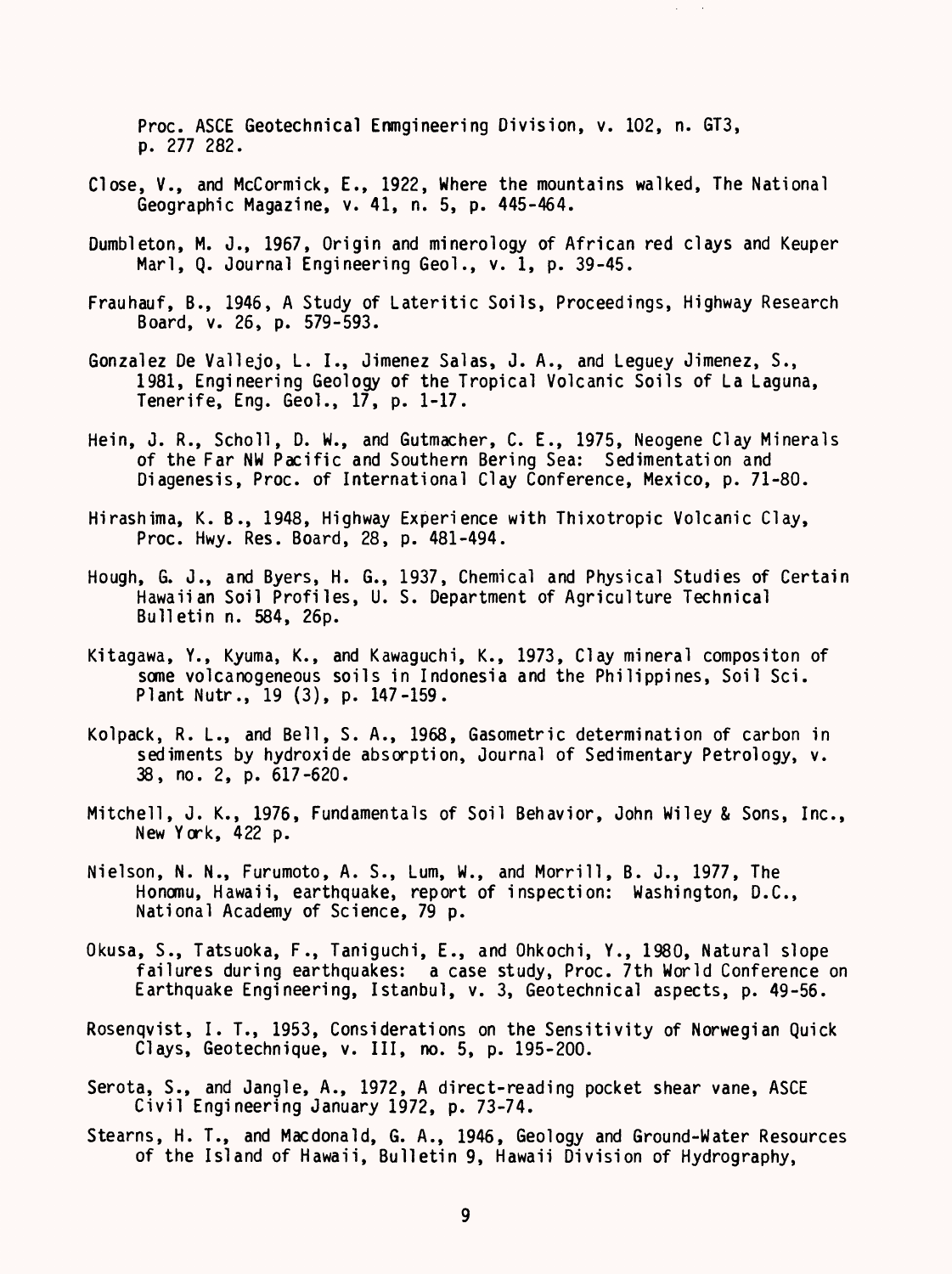363 p.

 $\bar{\mathcal{E}}$ 

Skempton, A. W., and Northey, R. D., 1952, The sensitivity of clays, Geotechnique, v. 3, no. 1, p. 30-53.

 $\mathcal{L}$ 

- Terzaghi, K., 1958, Design and performance of the Sasumua dam, Proc. Inst. Civil Engrs., London, 9, pp. 369-394.
- Wentworth, C. K., 1938, Ash Formations of the Island Hawaii, Third Special Report of the Hawaiian Volcano Observatory, Hawaiian Volcano Research Association, Honolulu, Hawaii, 183 p.
- Willis, E. A., 1946, Discussion: A study of lateritic soils, Proc. Hwy. Res. Board, 26, p. 589-591.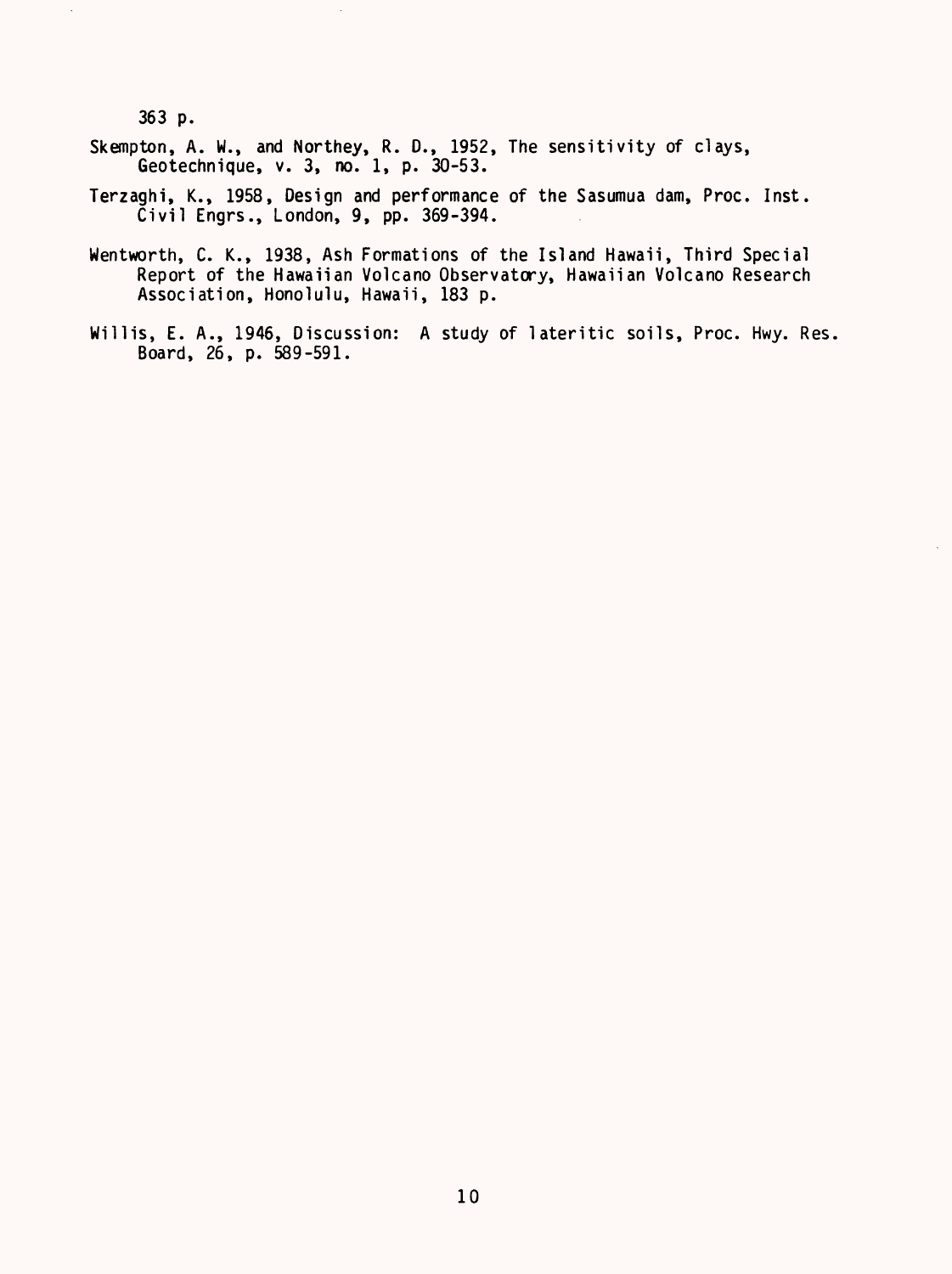| <b>Sample</b> | <b>Sample</b><br>Depth<br>ft |             | Color                                                             | Moist<br>Density<br>(lbs/ft <sup>3</sup> )<br>Content<br>$(\mathbf{x})$ | (psi)                                            | Shear Strength<br>Peak Remolded | Sensi-<br>tivity<br>$S_{\pm}$ |         |
|---------------|------------------------------|-------------|-------------------------------------------------------------------|-------------------------------------------------------------------------|--------------------------------------------------|---------------------------------|-------------------------------|---------|
| ALENAIO CANAL | 0.08                         |             |                                                                   |                                                                         |                                                  |                                 |                               | 3.3     |
|               | 0.15                         | 0.5         |                                                                   |                                                                         |                                                  |                                 |                               |         |
| $1 - 1$       | 0.30                         | 1.0         | 5YR/6 yellowish red 333 72.2 -----------------------------        |                                                                         |                                                  |                                 |                               |         |
|               | 0.38                         |             |                                                                   |                                                                         |                                                  |                                 |                               | 3.5     |
|               | 0.46                         | 1.5         |                                                                   |                                                                         |                                                  |                                 |                               |         |
| $1 - 2$       | 0.61                         | 2.0         | 2.5YR3/4 dark reddish brown 133 76.4 ---------------------------- |                                                                         |                                                  |                                 |                               |         |
|               | 0.69                         |             |                                                                   |                                                                         |                                                  |                                 |                               | 5.2     |
|               | 0.76                         | 2.5         |                                                                   |                                                                         |                                                  |                                 |                               |         |
| $1 - 3$       | 0.91                         |             | 2.5YR3/4 dark reddish brown 208 76.0 ---------------------------- |                                                                         |                                                  |                                 |                               |         |
|               |                              | 3.0         |                                                                   |                                                                         |                                                  |                                 |                               |         |
|               | 1.07                         |             |                                                                   |                                                                         |                                                  |                                 |                               | 4.2     |
| $1 - 4$       | 1.22                         | 4.0         | 5YR1/4 reddish brown                                              |                                                                         | $336 \t 71.9 \t 1.9 \t 1.11$                     |                                 |                               |         |
|               | 1.37                         | 4.5         |                                                                   |                                                                         |                                                  |                                 |                               |         |
|               | 1.52                         |             |                                                                   |                                                                         |                                                  |                                 |                               | 6.3     |
| $1 - 5$       | 1.68                         | 5.5         | 5YR3/4 dark reddish brown 392 74.2 -----------------------------  |                                                                         |                                                  |                                 |                               |         |
|               | 1.83                         | 6.0         |                                                                   |                                                                         |                                                  |                                 |                               |         |
|               | 1.98                         |             |                                                                   |                                                                         |                                                  |                                 |                               | 6.9     |
| $1 - 6$       | 2.13                         | 7.0         | 5YR3/4 dark reddish brown 257 76.4 -----------------------------  |                                                                         |                                                  |                                 |                               |         |
|               | 2.29                         | 7.5         |                                                                   |                                                                         |                                                  |                                 |                               |         |
|               | 2.59                         |             |                                                                   |                                                                         |                                                  |                                 |                               | 2.4     |
| $1 - 7$       | 2.74                         | 9.0         | 5YR4/4 reddish brown                                              |                                                                         | $97 \qquad 82.6 \qquad \qquad$                   |                                 |                               |         |
|               | 2.90                         | 9.5         |                                                                   |                                                                         |                                                  |                                 |                               |         |
|               | 3.05                         |             |                                                                   |                                                                         |                                                  |                                 | 1.45                          | $3 - 2$ |
| $1 - 8$       | $3.20$ 10.5                  |             | 5YR4/4 reddish brown                                              | 131                                                                     | 88.6 *****************************               |                                 |                               |         |
|               |                              | $3.35$ 11.0 | 2.5YR3/4 dark reddish brown                                       |                                                                         |                                                  |                                 |                               |         |
|               |                              |             |                                                                   |                                                                         |                                                  |                                 |                               | 2.8     |
| $1 - 9$       | 3.66 12.0                    |             | 5YR4/4 reddish brown                                              |                                                                         | 72.6 *****************************<br><b>294</b> |                                 |                               |         |
|               | 3.81 12.5                    |             |                                                                   |                                                                         |                                                  |                                 |                               |         |
|               |                              |             |                                                                   |                                                                         |                                                  |                                 |                               | 2.4     |
|               | 4.27 14.0                    |             |                                                                   |                                                                         |                                                  |                                 |                               |         |
| $1 - 10$      | 4.42 14.5                    |             | 5YR4/4 reddish brown                                              | <b>207</b>                                                              | 75.0                                             |                                 |                               |         |
|               | 4.50                         |             |                                                                   |                                                                         |                                                  |                                 |                               | 6.6     |
|               | 4.57 15.0                    |             |                                                                   |                                                                         |                                                  |                                 |                               |         |
| $1 - 11$      |                              | 4.72 15.5   | 7.5YR3/2 dark brown<br>10YR3/2 very dark grayish brown            | 203                                                                     | 89.9                                             |                                 |                               |         |

Table 1.--Field data from holes at Alenaio Canal and Puu Hono.

**Contract Contract** 

 $\hat{\boldsymbol{\cdot}$ 

 $\sim 10^{-11}$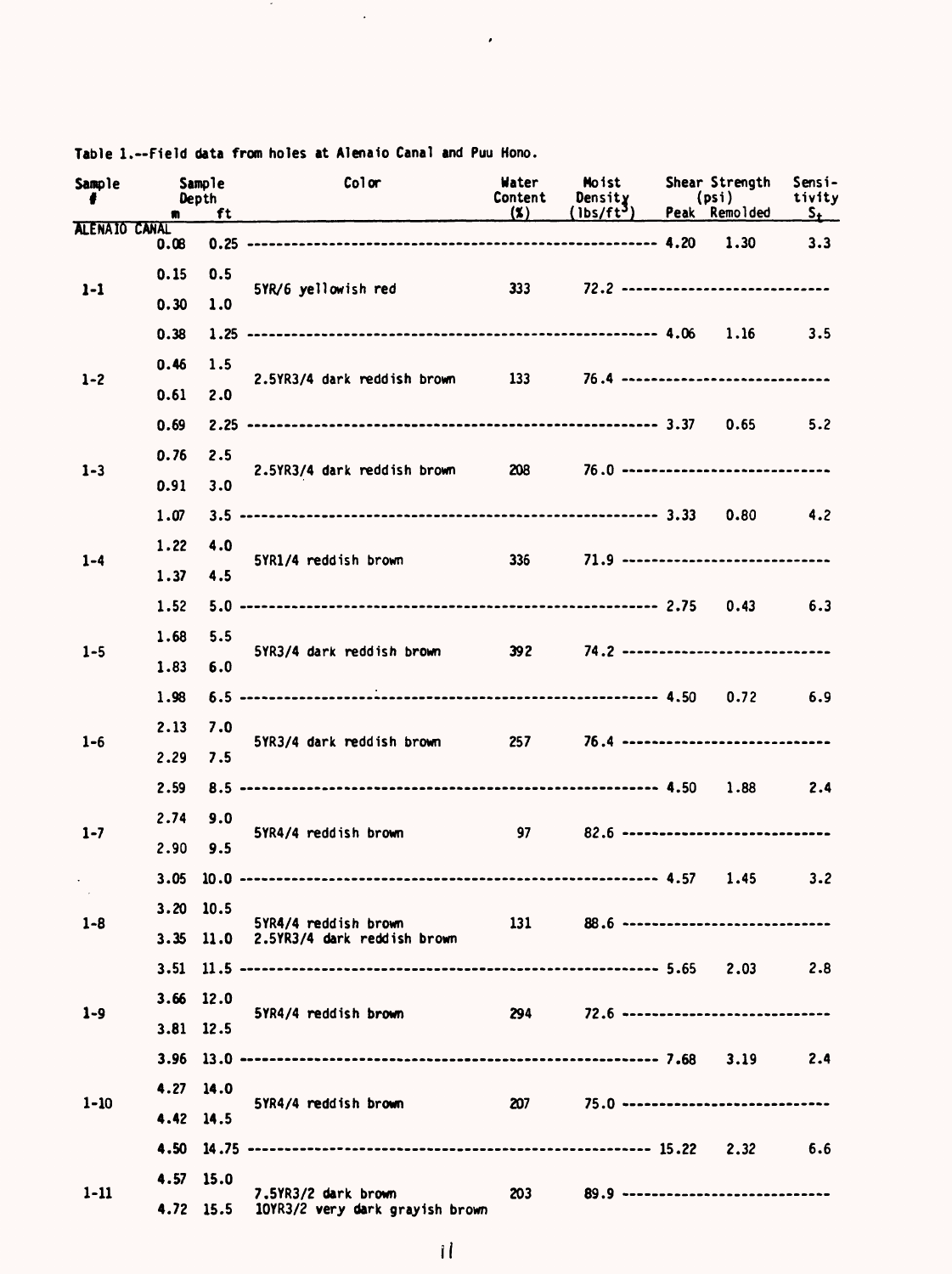| Sample   | Sample<br>Depth  |      | Color                     | Water<br>Content | Moist<br>Density                    | Shear Strength<br>(psi) |                                     | Sensi-<br>tivity |
|----------|------------------|------|---------------------------|------------------|-------------------------------------|-------------------------|-------------------------------------|------------------|
|          |                  | m ft |                           | $(\mathbf{x})$   | (1bs/ft <sup>3</sup> )              |                         | Peak Remolded                       | $S_t$            |
| PUU HONO |                  |      |                           |                  |                                     |                         |                                     |                  |
|          | 0.30             | 1.0  |                           |                  |                                     |                         |                                     | 3.8              |
|          | $0.46$ 1.5       |      |                           |                  |                                     |                         |                                     |                  |
| $2 - 1$  | $0.61 \quad 2.0$ |      | 5YR3/4 dark reddish brown | 200              |                                     |                         | 80.0 ------------------------------ |                  |
|          | 0.76             | 2.5  |                           |                  |                                     |                         |                                     | 3.2              |
| $2 - 2$  | 0.91 3.0         |      | 5YR3/4 dark reddish brown | 229              |                                     |                         | 75.4 ------------------------------ |                  |
|          | 1.07             | 3.5  |                           |                  |                                     |                         |                                     |                  |
|          | 1.22             |      |                           |                  |                                     |                         | 2.03                                | 3.5              |
|          | 1.37             | 4.5  |                           |                  |                                     |                         |                                     |                  |
| $2 - 3$  | 1.52 5.0         |      | 7.5YR5/6 reddish brown    | 177              | 81.9 ------------------------------ |                         |                                     |                  |
|          |                  |      |                           |                  |                                     |                         |                                     |                  |

 $\mathbb{R}^2$ 

Table 1.--Field data from holes at Alenaio Canal and Puu Hono.--Continued.

in the control

 $\mathcal{L}$ 

Conversions: 1 ft = 0.305 m; 1 psi = 0.0703 kg/cm<sup>2</sup>; 1 lb/ft<sup>3</sup> = 0.0161 gm/cm<sup>3</sup>

 $\bar{\alpha}$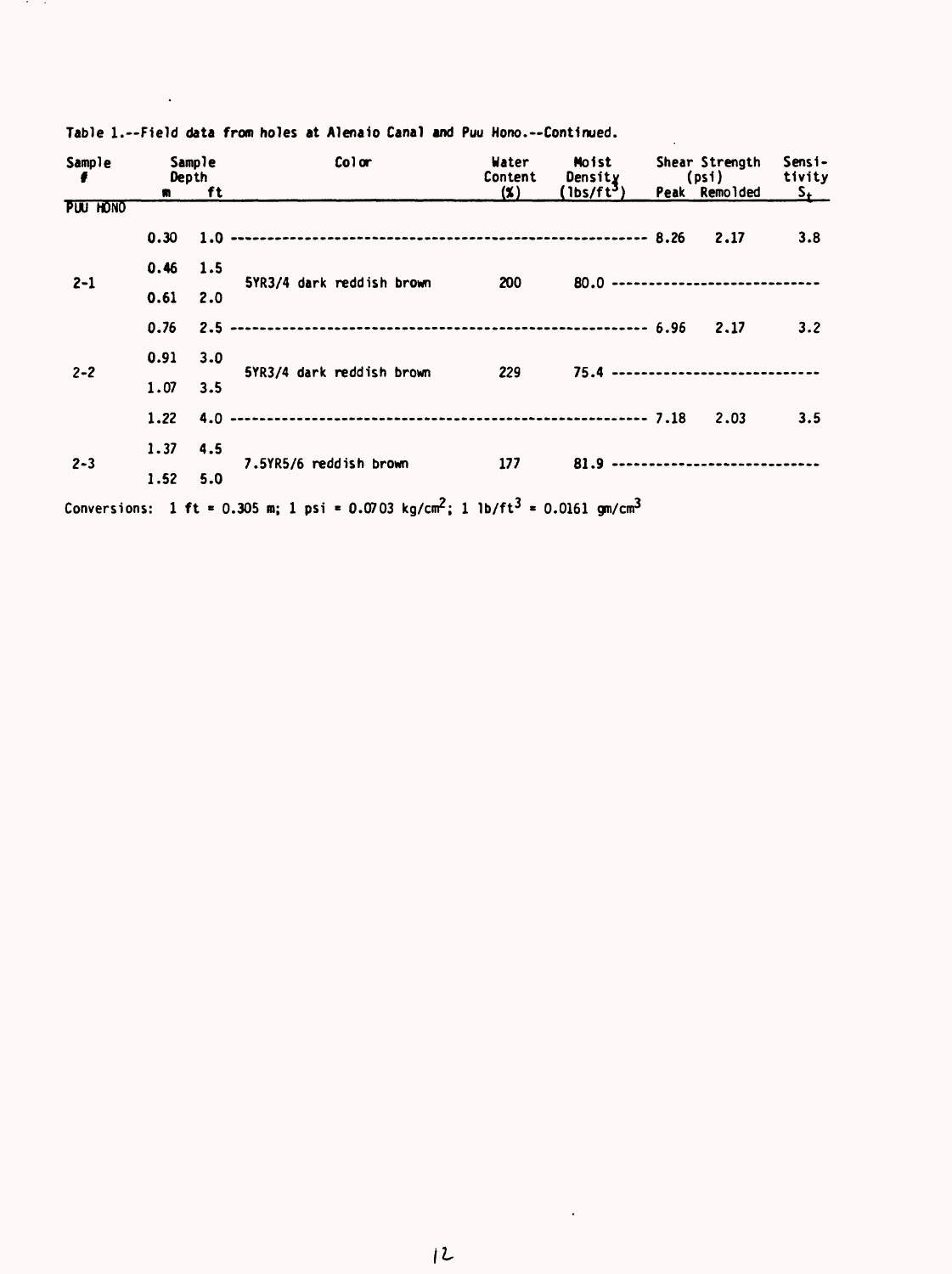| Sample                             | m    | Sample<br>Depth<br>ft |              | Grain Size<br>$(X$ finer) | Sand Silt Clay           | Limits<br>Wp | Atterberg<br>W       | Specific<br>Gravity<br>$\mathbf{G}_{\mathbf{c}}$                              |                        | Shear Strength<br>Peak Remolded<br>(psi) | Sensi-<br>tivity<br>$S_{+}$ | Friction<br>Angle<br>(0) | Total<br>Carbon<br>$(\mathbf{x})$ |      |  |  |  |  |
|------------------------------------|------|-----------------------|--------------|---------------------------|--------------------------|--------------|----------------------|-------------------------------------------------------------------------------|------------------------|------------------------------------------|-----------------------------|--------------------------|-----------------------------------|------|--|--|--|--|
| Alenaio Canal                      | 0.15 | 0.5                   |              |                           |                          |              |                      |                                                                               |                        |                                          |                             |                          |                                   |      |  |  |  |  |
| $1 - 1$                            | 0.30 | 1.0                   | $\mathbf{9}$ |                           | $-91$ <sup>7</sup> $-$   | 253          | 345                  | ---                                                                           | 8.24                   | 2.27                                     | 3.6                         |                          | 5.63                              |      |  |  |  |  |
|                                    | 0.46 | 1.5                   |              |                           |                          |              |                      |                                                                               |                        |                                          |                             |                          |                                   |      |  |  |  |  |
| $1 - 2$                            | 0.61 | 2.0                   | 28           | 58                        | 14                       | 124          | 194                  | 2.83                                                                          | 6.63                   | 3.46                                     | 1.9                         |                          | 2.37                              |      |  |  |  |  |
|                                    | 0.76 | 2.5                   |              |                           |                          |              |                      |                                                                               |                        |                                          |                             |                          |                                   |      |  |  |  |  |
| $1 - 3$                            | 0.91 | 3.0                   | 24           | 69                        | 7                        | 132          | 208                  |                                                                               | 6.21                   | 2.92                                     | 2.1                         |                          | 2.35                              |      |  |  |  |  |
|                                    | 1.22 | 4.0                   |              |                           |                          |              |                      |                                                                               |                        |                                          |                             |                          |                                   |      |  |  |  |  |
| $1 - 4$                            | 1.37 | 4.5                   | $\mathbf{9}$ | 45                        | 46                       | 199          | 336                  | 2.69                                                                          | 3.64                   | 2.03                                     | 1.8                         |                          | 3.06                              |      |  |  |  |  |
|                                    | 1.68 | 5.5                   |              |                           |                          |              |                      |                                                                               |                        |                                          |                             |                          |                                   |      |  |  |  |  |
| $1 - 5$                            | 1.83 | 6.0                   |              |                           | $18 - 82^{*} -$          | 244          | 362                  |                                                                               | 7.64                   | 4.18                                     | 1.8                         | 412                      | 3.03                              |      |  |  |  |  |
|                                    | 2.13 | 7.0                   |              |                           |                          |              |                      |                                                                               |                        |                                          |                             | 40 <sup>2</sup>          | 4.44                              |      |  |  |  |  |
| $1 - 6$                            | 2.29 | 7.5                   | $\mathbf{u}$ |                           | $-89$ * $-$              |              | 229                  | 344                                                                           |                        | 9.55                                     | 2.98                        | 3.2                      |                                   |      |  |  |  |  |
|                                    | 2.74 | 9.0                   |              | 36                        | 40                       | 98           | 144                  | 2.97                                                                          | 7.22                   | 3.82                                     | 1.9                         | 422                      | 1.80                              |      |  |  |  |  |
| $1 - 7$                            | 2.90 | 24<br>9.5             |              |                           |                          |              |                      |                                                                               |                        |                                          |                             |                          |                                   |      |  |  |  |  |
| $1 - 8$                            | 3.20 | 10.5                  | 40           | $-60$ $-$                 |                          | 81           | 107                  |                                                                               | 9.31                   | 2.15                                     | 4.3                         |                          | 0.77                              |      |  |  |  |  |
|                                    | 3.35 | 11.0                  |              |                           |                          |              |                      |                                                                               |                        |                                          |                             |                          |                                   |      |  |  |  |  |
| $1 - 9$                            | 3.66 | 12.0                  |              |                           | $2 - 98$ <sup>*</sup> -- | 240          | 319                  | 2.76                                                                          | 9.85                   | 5.37                                     | 1.8                         |                          | 4.00                              |      |  |  |  |  |
|                                    | 3.81 | 12.5                  |              |                           |                          |              |                      |                                                                               |                        |                                          |                             |                          |                                   |      |  |  |  |  |
| $1 - 10$                           | 4.27 | 14.0                  |              |                           |                          | $8 - 92^* -$ | 208                  | 310                                                                           | $\qquad \qquad \cdots$ | 16.71                                    | 10.68                       | 1.6                      | $43^2$                            | 3.60 |  |  |  |  |
|                                    | 4.42 | 14.5                  |              |                           |                          |              |                      |                                                                               |                        |                                          |                             |                          |                                   |      |  |  |  |  |
| $1 - 11$                           | 4.57 | 15.0                  |              |                           | $21^{1} - 79^{*} -$      | 134          | 178                  |                                                                               | 17.91                  | 7.88                                     | 2.3                         |                          | 2.76                              |      |  |  |  |  |
| Puu Hono                           | 0.46 | 1.5                   |              |                           |                          |              |                      |                                                                               |                        |                                          |                             |                          |                                   |      |  |  |  |  |
| $2 - 1$                            | 0.61 | 2.0                   |              |                           |                          |              | $9 - 91^* - 164$ 215 | $\overline{\phantom{a}}$                                                      |                        | 13.13 6.92                               | 1.9                         |                          | 3.71                              |      |  |  |  |  |
|                                    | 0.91 | 3.0                   |              |                           |                          |              |                      |                                                                               |                        |                                          |                             |                          |                                   |      |  |  |  |  |
| $2 - 2$                            | 1.07 | 3.5                   |              |                           |                          |              |                      | $12 - 88^* - 153$ 210 2.82                                                    |                        | 14.92 8.24                               | 1.8                         |                          | 2.24                              |      |  |  |  |  |
|                                    | 1.37 | 4.5                   |              |                           |                          |              |                      |                                                                               |                        |                                          |                             |                          |                                   |      |  |  |  |  |
| $2 - 3$                            |      |                       |              |                           |                          | 138          | 171                  |                                                                               | 19.70                  | 7.88                                     | 2.5                         |                          | 1.55                              |      |  |  |  |  |
|                                    |      |                       |              |                           |                          |              |                      | * these percentages represent combined totals of silt and clay size fractions |                        |                                          |                             |                          |                                   |      |  |  |  |  |
| $1$ this total includes 10% gravel |      |                       |              |                           |                          |              |                      |                                                                               |                        |                                          |                             |                          |                                   |      |  |  |  |  |

 $\bar{\gamma}$ 

 $\hat{\boldsymbol{\epsilon}}$ 

Table 2. Laboratory results from samples at Alenalo Canal and Puu Mono.

 $\bar{z}$ 

2 values of cohesion corresponding with these friction angles were negligible Conversion: 1 psi =  $0.0703$  kg/cm<sup>2</sup>

 $\hat{\mathcal{A}}$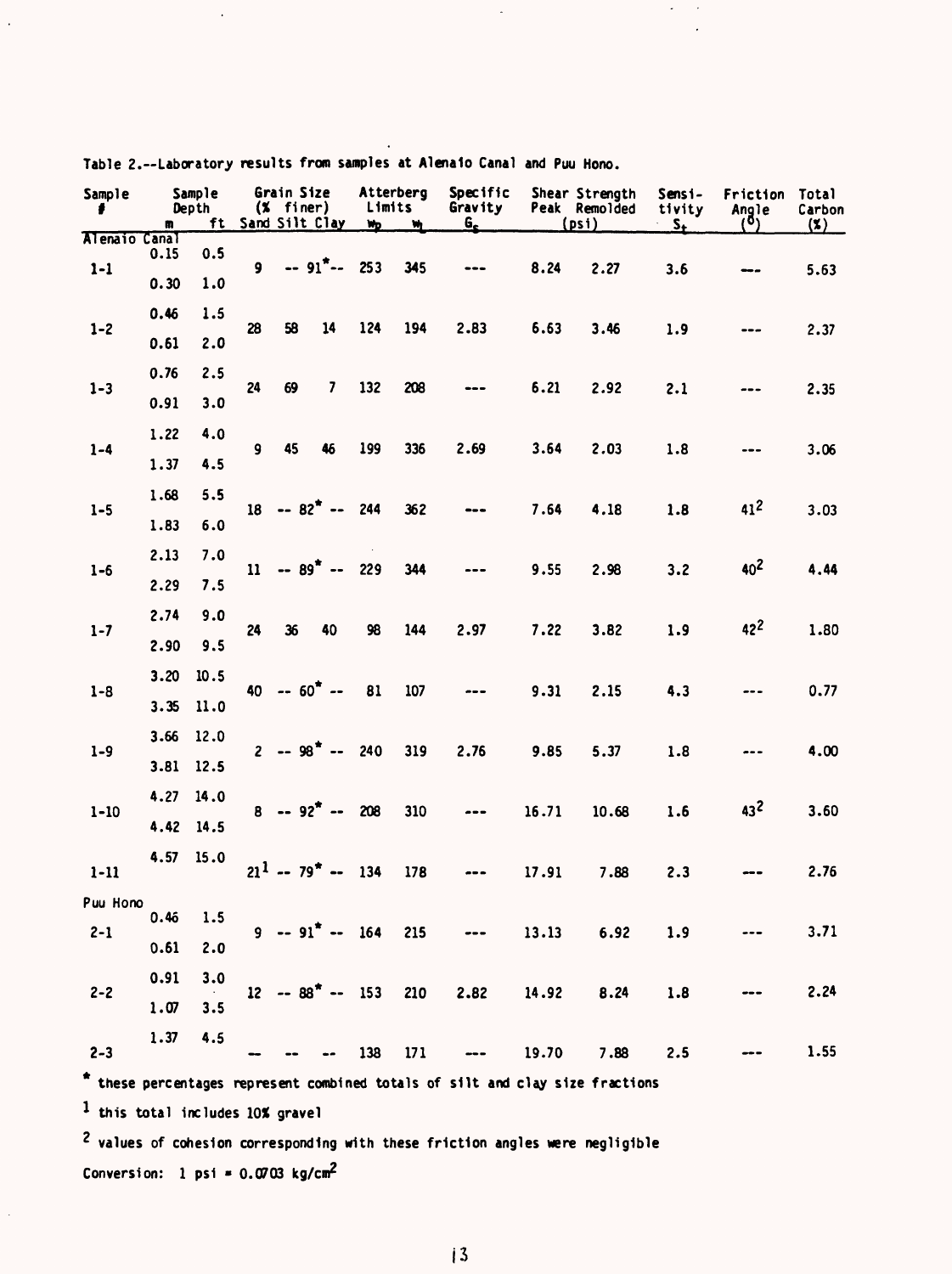Table 3.--X-Ray diffraction analysis of ash deposits near Hilo, Hawaii.

 $\epsilon_{\rm{max}}$ 

| Depth (ft)    | Constituents |                    |        |           |  |  |  |
|---------------|--------------|--------------------|--------|-----------|--|--|--|
|               | Gibbsite     | Magnetite/Hematite | Quartz | Amorphous |  |  |  |
| Alenaio Canal |              |                    |        |           |  |  |  |
| $1.5 - 2.0$   | M            | ---                | N      | .         |  |  |  |
| $5.5 - 6.0$   | M            |                    | N      | N         |  |  |  |
| $10.5 - 11.0$ | M            |                    | N      |           |  |  |  |
| $14.0 - 14.5$ | M            |                    | N      | M         |  |  |  |
| $15.0 - 15.5$ |              | M                  | N      |           |  |  |  |
| Puu Hono      |              |                    |        |           |  |  |  |
| $3.0 - 3.5$   | M            |                    | N      |           |  |  |  |

M - represents a major constituent and N represents a minor constituent based on a qualitative estimate of the relative size of peaks on the diffraction pattern

Table 4.--Laboratory tests on surface samples.

| Sample #/Location                              |                       | Grain Size<br>$(X$ finer) |         |                         | Limits    | Atterberg     | Sensi-<br>tivity | Water<br>Content |
|------------------------------------------------|-----------------------|---------------------------|---------|-------------------------|-----------|---------------|------------------|------------------|
|                                                | Gravel Sand Silt Clay |                           |         |                         | WĮ        | <b>Wp</b>     | $S_{\pm}$        | $(\mathbf{x})$   |
| HBA-80-1/Waipahoehoe<br>Stream, south side ash | 0.5                   |                           | 75 24.5 | 0                       | 225       | 173           |                  |                  |
| PBA-80-2/Alenaio Canal<br>ash                  | 1                     | 38                        | 35      | 26                      | <b>NP</b> | <b>NP</b>     |                  |                  |
| PBS-80-3/Alenaio Canal<br>saprolite            | 23                    | 4                         | 66      | $\overline{\mathbf{z}}$ | 65        | 55            |                  |                  |
| AFBA-80-4/Kaiwiki Rd.<br>ash                   | 0                     | 54                        | 39      | $\overline{\mathbf{z}}$ | <b>NP</b> | <b>NP</b>     |                  |                  |
| AFBC-80-5/Kaiwiki Rd.<br>clay bed              | $\mathbf 0$           | $\mathbf{1}$              | 71      | 28                      | 63        | 52            | $10 - 15.5$      | 207              |
| AFBS-80-6/Kaiwiki Rd.<br>saprolite             | 0                     | 9                         | 74      | 17                      | 45        | 36            | 6.4              | 78               |
| Makakupu Gulch, Wood<br>Valley landslide ash   |                       |                           |         |                         |           | $\frac{1}{2}$ | $10.7 - 11.7$    | 84               |

NP - designates non-plastic soil.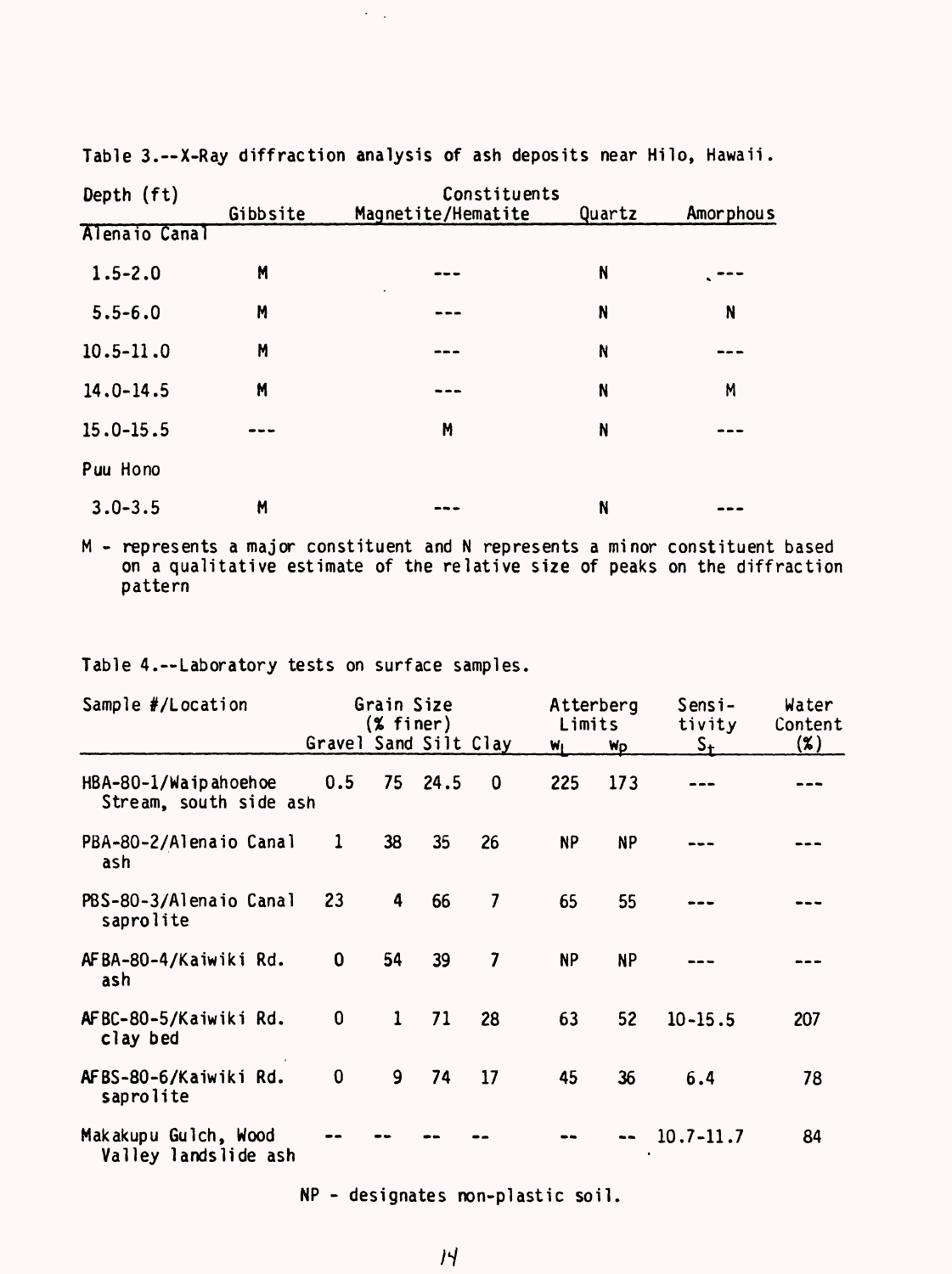

Figure 1.--General location map of the island of Hawaii.

 $\lambda$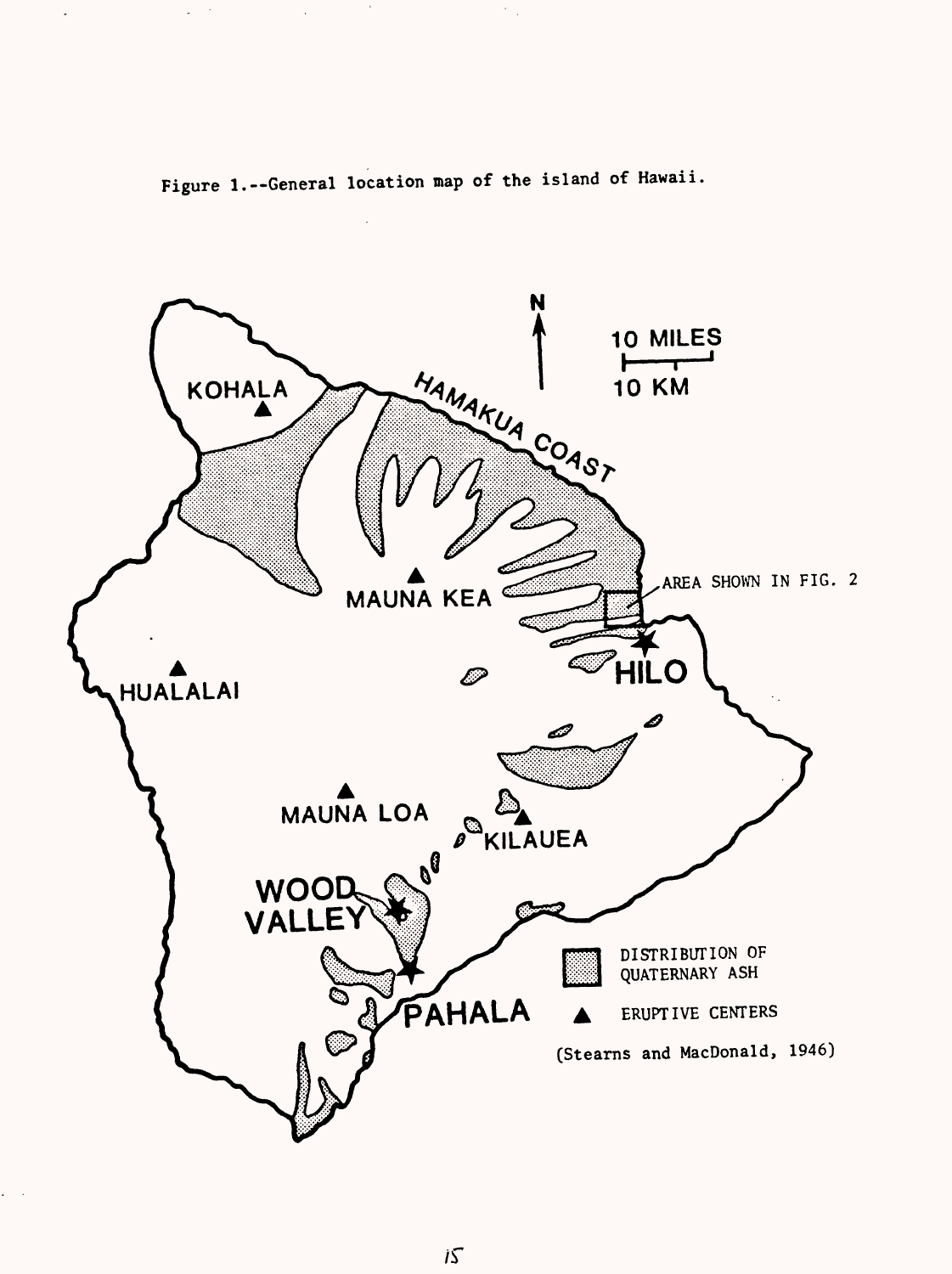

Figure 2.--Location of surface samples and holes for ash near Hilo, Hawaii.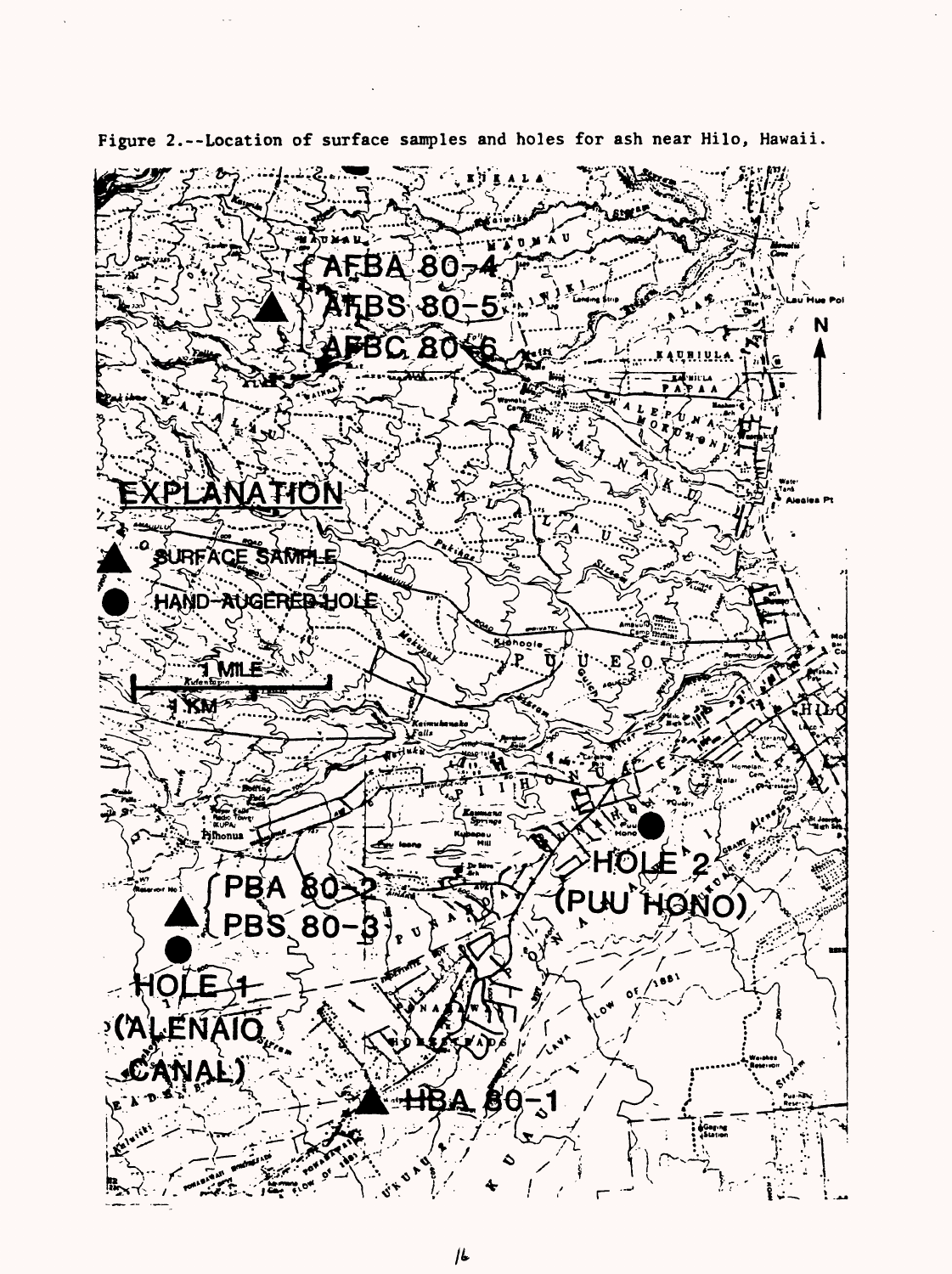

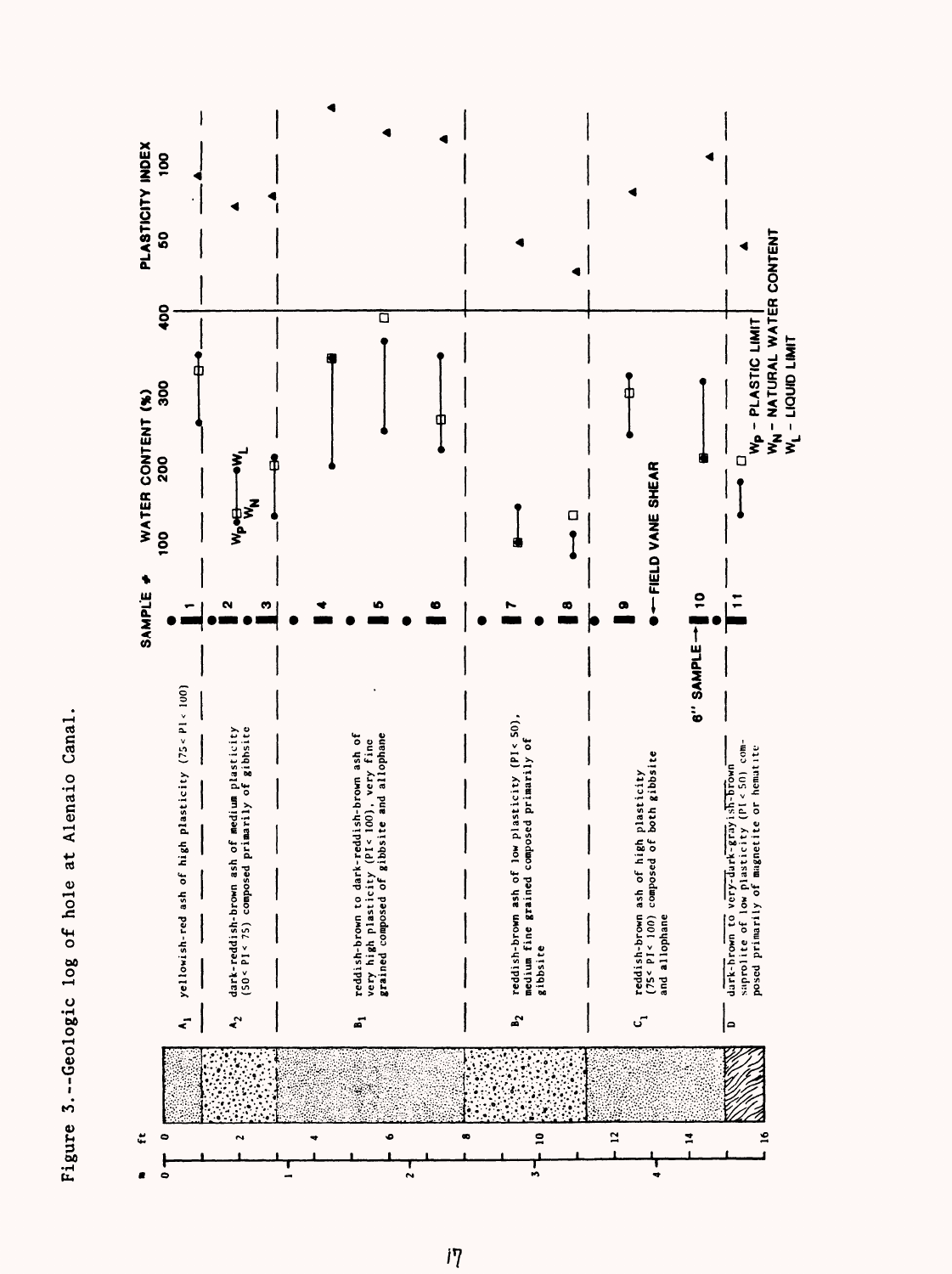Figure 4.--Geologic log of hole at Puu Hono. Figure 4. Geologic log of hole at Puu Hono.



.